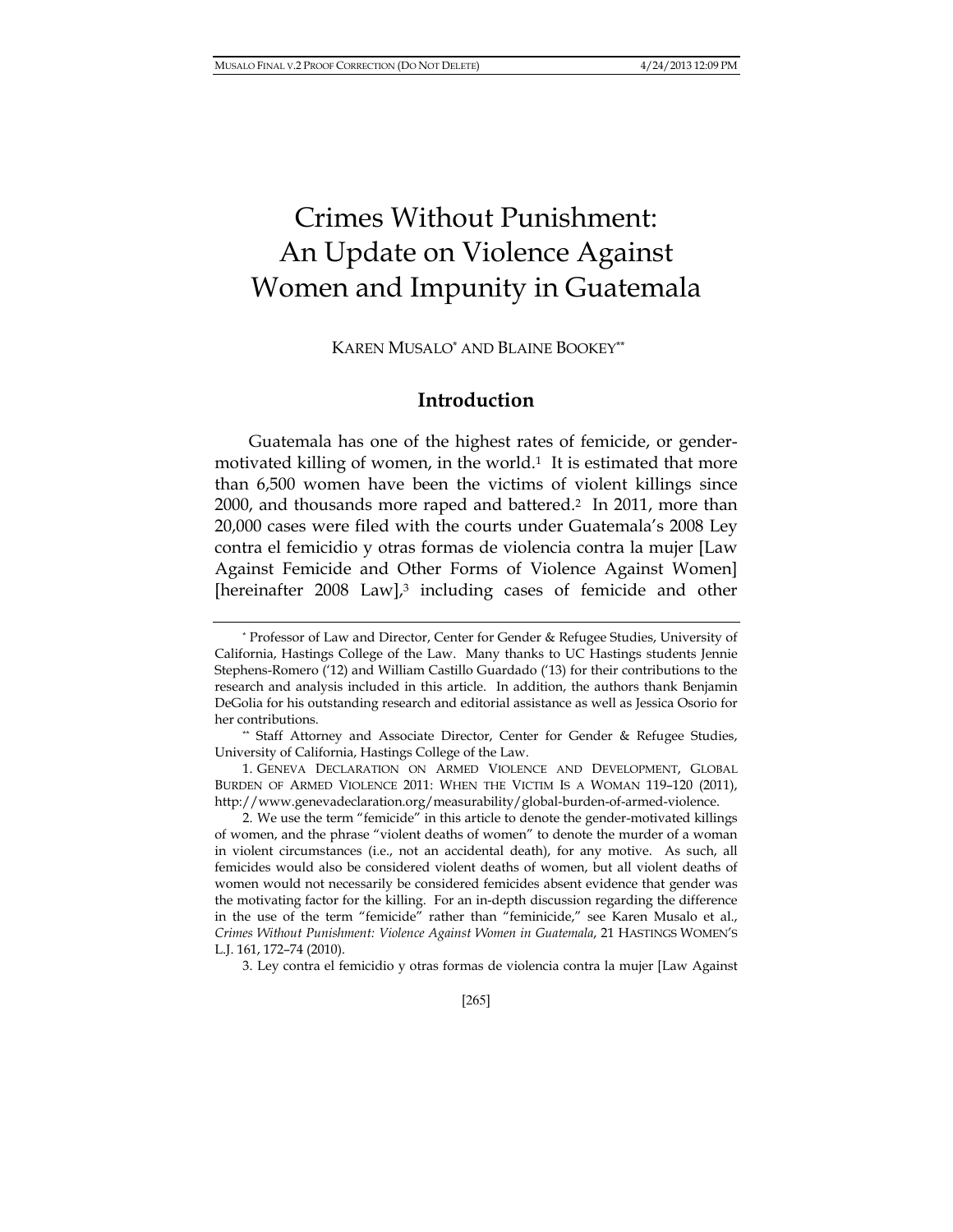physical, sexual, economic, and emotional violence against women.4 Less than three percent of the cases that reached the courts resulted in a judgment.5 The Guatemala Office of the United Nations High Commissioner for Human Rights stated in its latest report that femicide and gender-based violence are "of utmost concern" and that "[t]he cruelty with which some of these crimes [have been] perpetrated [in Guatemala] shows how deeply rooted patterns of discrimination are in society, and also reveals the lack of institutional measures to tackle them."6 Similarly, in May 2012, the Inter-American Commission on Human Rights (IACHR) sent the first ever Guatemala femicide case to the Inter-American Court of Human Rights, admonishing the Guatemalan government for "creating an environment conducive to the chronic repetition of acts of violence against women."7 Indeed, much international attention has been drawn to the phenomenon of violence against women in Guatemala and the lack of an effective government response.8

The Center for Gender & Refugee Studies (CGRS or Center) has investigated and reported on the subject of impunity for genderbased violence in Guatemala over the last eight years.<sup>9</sup> The Center

6. U.N. High Commission for H.R., Annual Report, 19th Sess., 10, U.N. Doc. A/HRC/19/21/Add.1 (Jan. 30, 2012).

Femicide and Other Forms of Violence Against Women] [hereinafter 2008 Law], Decreto del Congreso [Congressional Decree], No. 22-2008 (2008) (Guat.).

<sup>4.</sup> CENTRO NACIONAL DE ANALISIS Y DOCUMENTACION JUDICIAL [NATIONAL JUDICIAL CENTER FOR ANALYSIS AND DOCUMENTATION] [CENADOJ], ESTADISTICAS POR DELITOS CONTEMPLADOS EN LA LEY CONTRA EL FEMICIDIO Y OTRAS FORMAS DE VIOLENCIA CONTRA LA MUJER [STATISTICS FOR CRIMES CONTEMPLATED IN THE LAW AGAINST FEMICIDE AND OTHER FORMS OF VIOLENCE AGAINST WOMEN: YEARS 2010–2011] (2012) (Guat.) (on file with authors).

<sup>5</sup>*. Id*.

<sup>7.</sup> Press Release, Inter-Am. C.H.R., IACHR Takes Case on Guatemala to the IA Court HR (June 7, 2012), *available at* http://www.oas.org/en/iachr/ media\_center/PReleases/2012/060.asp

<sup>8</sup>*. See generally* HUMAN RIGHTS WATCH, WORLD REPORT 2012: GUATEMALA (2012); AMNESTY INTERNATIONAL, GUATEMALA: SUBMISSION TO THE U.N. HUMAN RIGHTS COMMITTEE: FOR THE 104TH SESSION OF THE HUMAN RIGHTS COMMITTEE (2012); UNHCHR, Annual Report, *supra* note 6; MADRE, REPORT ON VIOLATIONS OF WOMEN'S HUMAN RIGHTS IN GUATEMALA, UN HUMAN RIGHTS COMMITTEE, SUBMITTED TO U.N. HUMAN RIGHTS COMMITTEE (2012).

<sup>9.</sup> CGRS has also represented a number of Guatemalan women fleeing genderbased harm since its inception in 1999, including Rody Alvarado Peña. The case of Ms. Alvarado, a Guatemalan woman who suffered ten years of brutal violence at the hands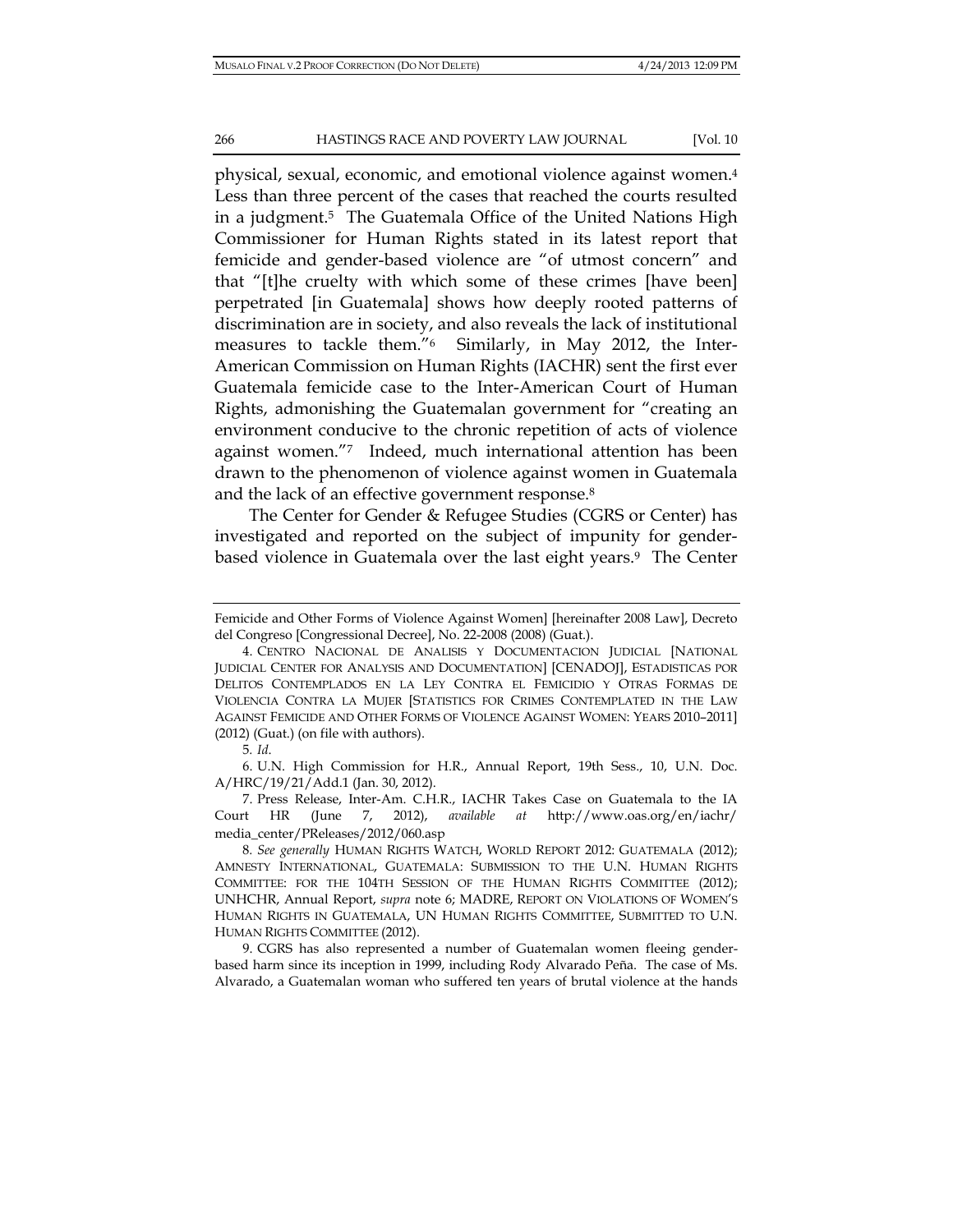most recently published its findings in a 2010 report soon after the 2008 Law took effect.10 In November 2011, in collaboration with the Refugee and Human Rights Clinic at the University of California, Hastings College of the Law, CGRS sent a delegation of attorneys and law students to research the degree of implementation of the 2008 Law and other laws relevant to addressing violence against women. Members of the 2011 delegation interviewed government officials, representatives of nongovernmental organizations (NGOs), and other experts concerned with issues of gender-based violence in Guatemala.11 From July to September 2012, the Center conducted

11. In November 2011, researchers conducted interviews with representatives from the following governmental and non-governmental institutions:

- Defensoría de la Mujer Indígena [Center for the Defense of Indigenous Women] [DEMI] (Nov. 3, 2011);
- Oficina de Atención a la Víctima, Ministerio Público [Office for Attention to Victims, Public Prosecutor's Office] [MP] (Nov. 2, 2011);
- Instituto de la Defensa Pública Penal [Institute for Public Criminal Defense] [IDPP] (Nov. 3, 2011);
- Instituto Nacional de Estadística [National Institute of Statistics] [INE] (Nov. 2, 2011);
- Defensoría de la Mujer [Center for the Defense of Women] [DEFEM] at the Procuraduría de Derechos Humanos [Human Rights Ombudsman] [PDH] (Nov. 2, 2011);
- Juzgado de Delitos Contra la Mujer y Femicidio [Specialized Court for Crimes Against Women and Femicide] (Nov. 3, 2011);
- Centro de Investigación, Capacitación, y Apoyo a la Mujer [Center for Investigation, Training, and Support for Women] [CICAM] (Nov. 4, 2011);
- Coordinadora Nacional para la Prevención de la Violencia Intrafamiliar y contra las Mujeres [Coordinating Body to Prevent Domestic Violence and Violence Against Women] [CONAPREVI] (Nov. 1 and Nov. 3, 2011);
- Fundación Sobrevivientes (Nov. 3, 2011);
- Grupo Guatemalteco de Mujeres [Guatemalan Women's Group] [GGM] (Nov. 2,

of her husband, was a landmark in the struggle for the right to asylum for women fleeing domestic violence in the United States. *See* Karen Musalo, *A Short History of Gender Asylum in the United States: Resistance and Ambivalence May Very Slowly Be Inching Towards Recognition of Women's Claims*, REFUGEE SURVEY QUARTERLY, Vol. 29, No. 2 (2010). In addition to direct representation, CGRS provides legal consultation, expert affidavits, and country conditions documentation to attorneys who request support through the organization's Technical Assistance. Since 1999, the Center has provided assistance in more than 600 cases involving applicants from Guatemala.

<sup>10</sup>*. See* Musalo, *Crimes Without Punishment*, *supra* note 2; *see also* Katherine Ruhl, *Guatemala's Femicides and the Ongoing Struggle for Women's Human Rights: Update to CGRS's 2005 Report Getting Away with Murder*, 18 HASTINGS WOMEN'S L.J. 199 (2007); Angélica Cházaro and Jennifer Casey, *Getting Away with Murder: Guatemala's Failure to Protect Women and Rodi Alvarado's Quest for Safety*, HASTINGS WOMEN'S L.J. 141 (2006).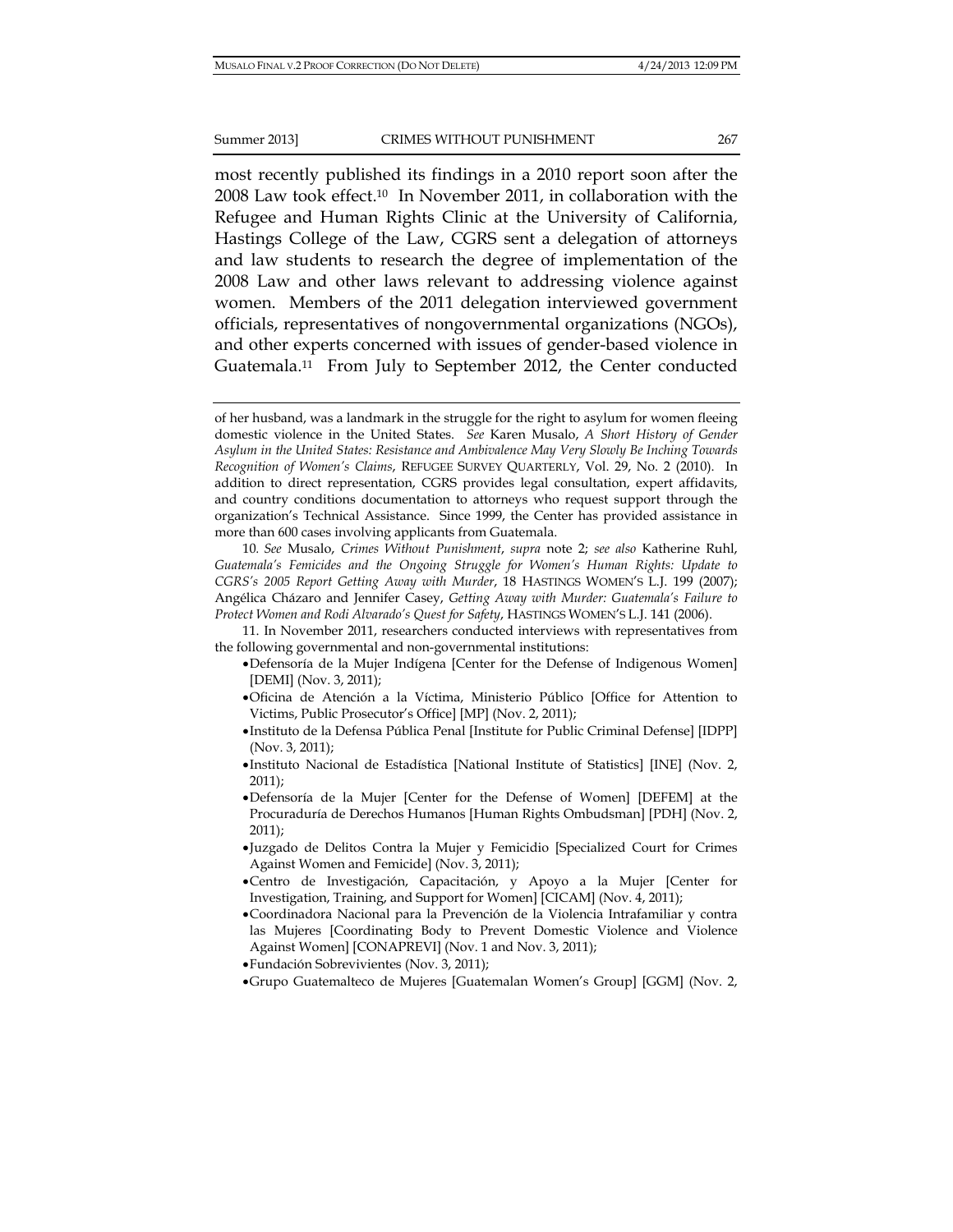additional follow-up interviews.12 The analysis and conclusions contained in this article draw on these primary sources as well as on secondary sources, including studies and reports (both English and Spanish) published by government agencies, scholars, and human rights organizations.

This article provides an update on femicide and other violence against women and the impunity for such crimes in Guatemala. We begin in Part II with a brief overview of the prevalence and patterns of violence against women in Guatemala. Part III then sets forth the legal framework for addressing gender-based violence in that country, looks at some of the government's nascent efforts to implement relevant laws and policies, and examines statistics that show these efforts have not effectively reduced levels of violence or impunity. Part IV examines the principal barriers to effective implementation of the laws on gender violence, and Part V provides conclusions and recommendations. We recommend that—beyond the creation of additional specialized courts, continued trainings of justice system officials, and improved investigatory procedures—the Guatemalan government should institute a monitoring program to evaluate the performance of public officials in carrying out their obligations to apply the laws on gender violence. Additionally, a system to impose disciplinary actions is recommended, including ultimate dismissal of those who fail to apply the laws effectively and without gender bias.

Fundación Sobrevivientes (Sept. 25, 2012);

<sup>2011);</sup> 

Instituto de Estudios Comparados en Ciencias Penales de Guatemala [Guatemalan Institute for the Comparative Studies of Criminal Law] [ICCPG] (Nov. 4, 2011); and UN Women (Nov. 4, 2011).

All interview notes are on file with the authors.

<sup>12.</sup> Researchers interviewed representatives from the following governmental and non-governmental institutions in August and September 2012:

Comisión Presidencial para el Abordaje del Femicidio en Guatemala [Presidential Commission on Femicide in Guatemala] [COPAF] (Sept. 14, 2012);

GGM (Aug. 28, 2012);

Red de la No Violencia contra la Mujer [Network for Non-Violence Against Women] [REDNOVI] (Sept. 14, 2012).

In addition, an interview was conducted with a former DEFEM employee who had left her position the week before the interview (Sept. 12, 2012).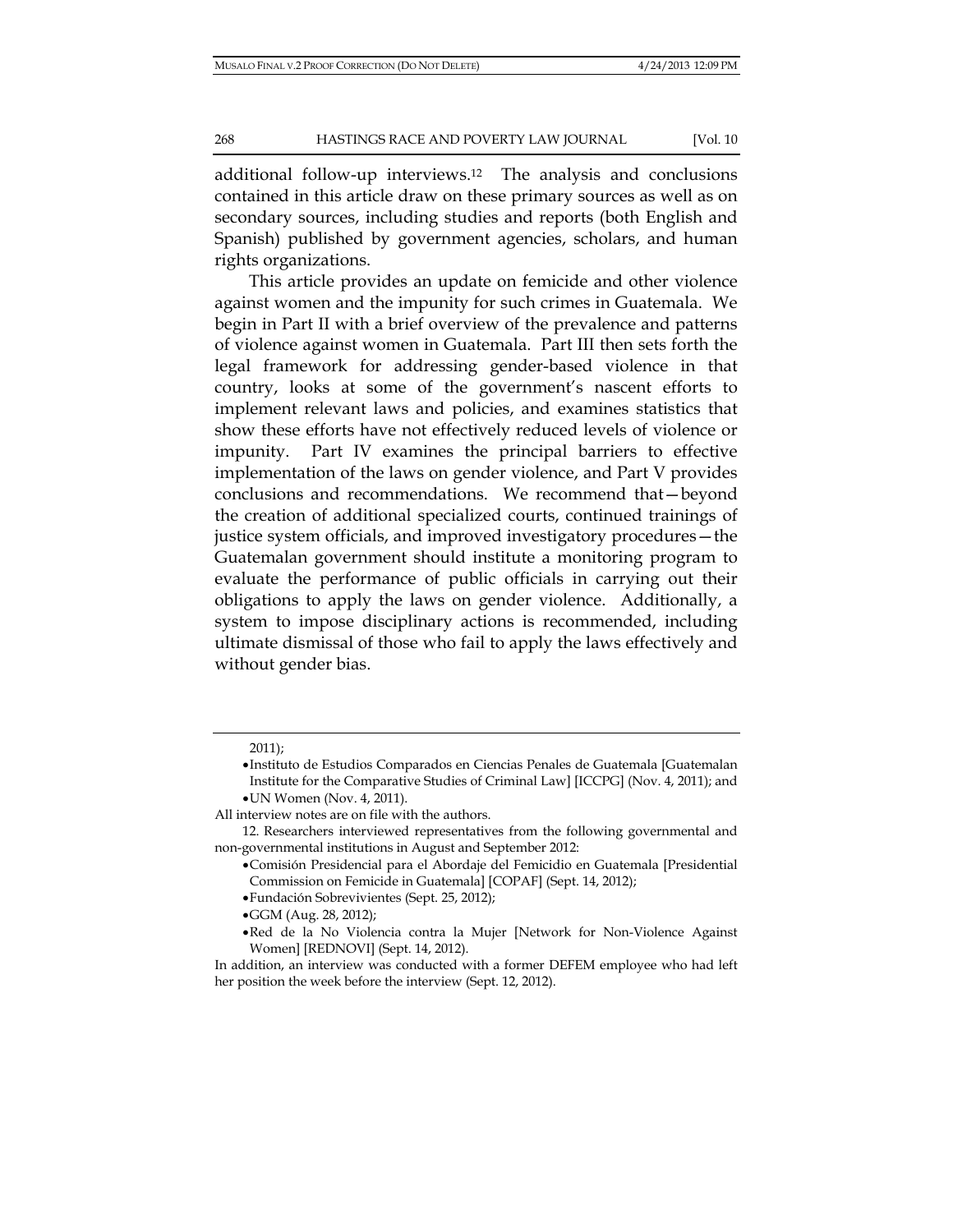# **I.Violence Against Women Is Pervasive in Guatemala and Occurs in the Context of Deep-Rooted Gender Discrimination**

The situation is grim in Guatemala. Women are subjected to many forms of grave gender-motivated harm from sexual violence, to trafficking, to femicide. The violence, documented by numerous studies, is particularly brutal and occurs at some of the highest rates in the world. Moreover, studies highlight the correlation between domestic violence and femicide in the country, demonstrating the dire consequences of the State's unsuccessful interventions.

# **A. Guatemalan Women Suffer Many Forms of Violence at Shockingly High Levels**

Violence against women pervades all sectors of Guatemalan society. The violence takes many brutal forms, including intrafamilial (or domestic) violence, sexual violence, incest, human trafficking, and, at the extreme end of the spectrum, femicide.13 The numbers are high and on the rise. In 2011, 20,398 complaints of violence against women under the 2008 Law were filed with the courts, up from 19,277 registered cases under the 2008 Law in 2010.14 These complaints were for cases involving femicide and other physical, sexual, psychological, and economic violence. In comparison, Paraguay, which is similar to Guatemala in many respects and where violence against women is seen as an increasingly serious problem, recorded only 2,424 cases of violence against women in 2011.15 Adjusting for differences in population size, this represents a rate of cases of violence against women about one-third that of Guatemala.

<sup>13</sup>*. See* Elisa Portillo Nájera Declaration (Feb. 3, 2012) (on file with authors). A copy of Ms. Nájera's declaration is available upon request at http://cgrs.uchastings. edu/assistance.

<sup>14.</sup> CENADOJ STATISTICS YEARS 2010–2011, *supra* note 4.

<sup>15.</sup> Ministerio de la Mujer, República del Paraguay [Women's Ministry, Republic of Paraguay], *Estadísticas: Dirección de Prevención y Atención a víctimas de violencia*, [*Statistics: Direction of Prevention and Services for Victims of Violence*], Mujer.gov, http:// www.mujer.gov.py/estadisticas-i28 (last visited Dec. 18, 2012).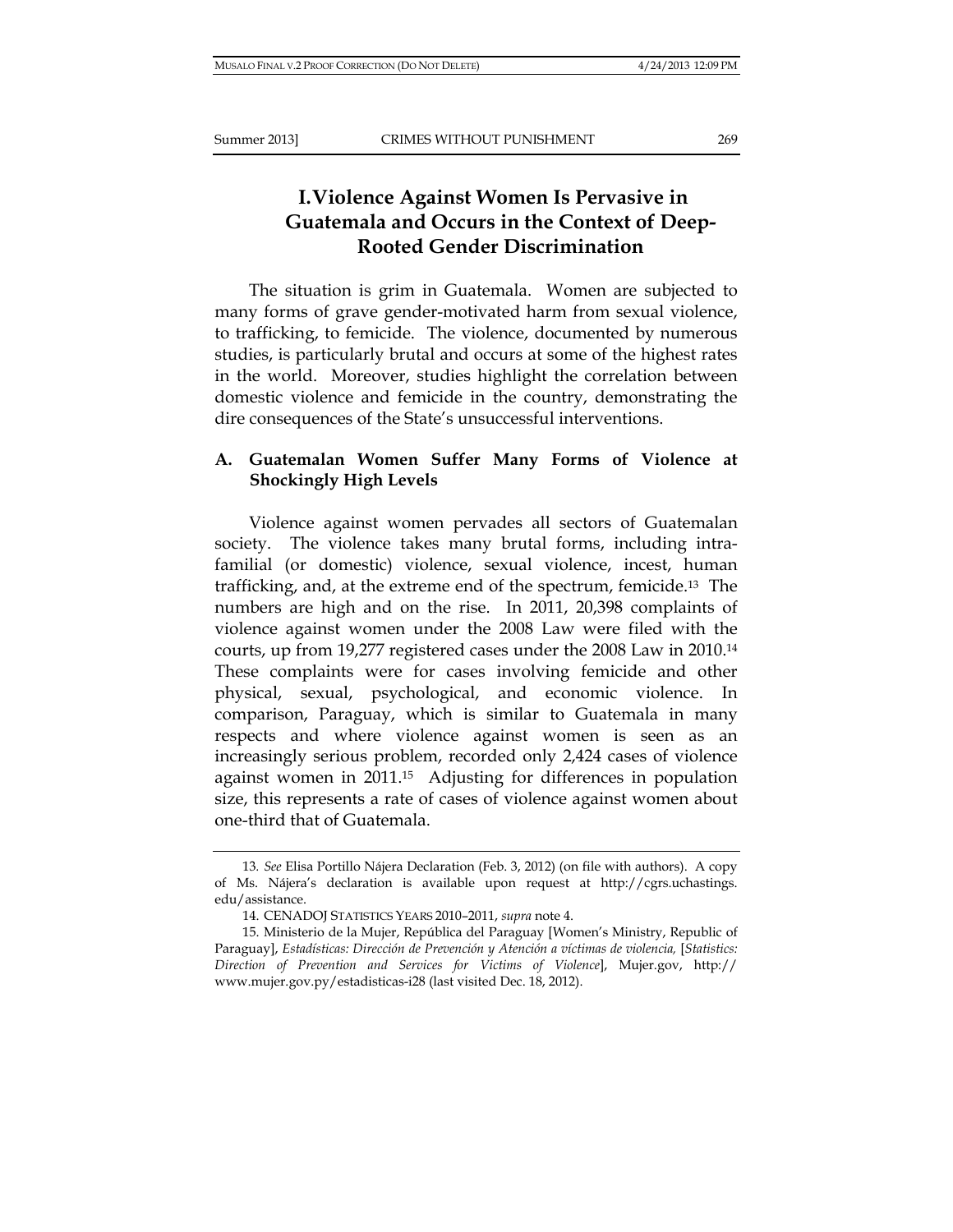In examining the rise in complaints of violence against women and its significance, there are two additional factors to take into account. First, the number of cases filed with the courts may not provide an accurate picture of the levels of violence, because many complaints made by women to the Ministerio Público [Public Prosecutor's Office or MP] or other agencies are never filed with the courts and thus not reflected in these numbers. For example, while 20,398 cases of violence against women were filed with the courts in 2011, the MP received more than 38,000 complaints in the same year.16 The MP, as discussed *infra*, has been criticized for its handling of cases of violence against women. Second, it is widely believed by many experts working in the public and private sectors in Guatemala that crimes of violence against women, as in many countries, are underreported.17

Guatemala has the third highest rate of femicide in the world, behind only El Salvador and Jamaica; all three countries report rates of ten or more femicides per 100,000 females in the population.18 Ecuador, by comparison, which has roughly the same population as

<sup>16</sup>*. See* SISTEMA INFORMATICO DE GESTION DE CASOS DEL MINISTERIO PUBLICO, DATOS DEL DELITO DE FEMICIDIO, REGISTRADOS DESDE LA VIGENCIA DE TIPO PENAL (15 DE MAYO 2008), HASTA EL MES DE ABRIL DE 2012 [INFORMATION CASE MANAGEMENT SYSTEM FOR THE PUBLIC PROSECUTOR, FEMICIDE CRIME DATA, REGISTERED SINCE ESTABLISHMENT OF THE OFFENSE (MAY 15, 2008) TO APRIL 2012] (2012) (on file with authors). A case might be registered with the MP, but never end up filed with the court if, for example, the MP decides that further investigation is not warranted. The MP's decision could result from the merits of the case, but it may also result from gender bias and failure of the prosecutor to take seriously cases of violence against women or inadequate investigations and other weaknesses on the part of the prosecutor. *See* GRUPO GUATEMALTECO DE MUJERES, MUERTES VIOLENTAS DE MUJERES Y FEMICIDIOS EN GUATEMALA 2011: UN CAMINO POR RECORRER PARA PROFUNDIZAR Y COMPRENDER LA PROBLEMÁTICA DE VIOLENCIA CONTRA LAS MUJERES [VIOLENT DEATHS OF WOMEN AND FEMICIDES IN GUATEMALA 2011: A LONG ROAD AHEAD TO FULLY UNDERSTANDING THE PROBLEM OF VIOLENCE AGAINST WOMEN] 35 (2012); Nájera Declaration, *supra* note 13, ¶¶ 30, 38.

<sup>17.</sup> Nájera Declaration, *supra* note 13, ¶¶ 23, 29; Interview with Representative from Fundación Sobrevivientes, in Guat. City, Guat. (Nov. 3, 2011); Interview with Representative from CICAM, in Guat. City, Guat. (Nov. 4, 2011); GGM, VIOLENT DEATHS OF WOMEN AND FEMICIDES IN GUATEMALA 2011, *supra* note 16, at 7–8; COMISIÓN INTERAMERICANA DE MUJERES, ANALISIS SITUACIONAL: VIH Y VIOLENCIA CONTRA LAS MUJERES EN GUATEMALA [INTER-AM. COMMISSION ON WOMEN, SITUATIONAL ANALYSIS: HIV AND VIOLENCE AGAINST WOMEN IN GUATEMALA] 27 (2010) *available at* http://www.oas.org/es/cim/docs/AnalisisGUT[Final].pdf.

<sup>18.</sup> GENEVA DECLARATION, WHEN THE VICTIM IS A WOMAN, *supra* note 1, at 120.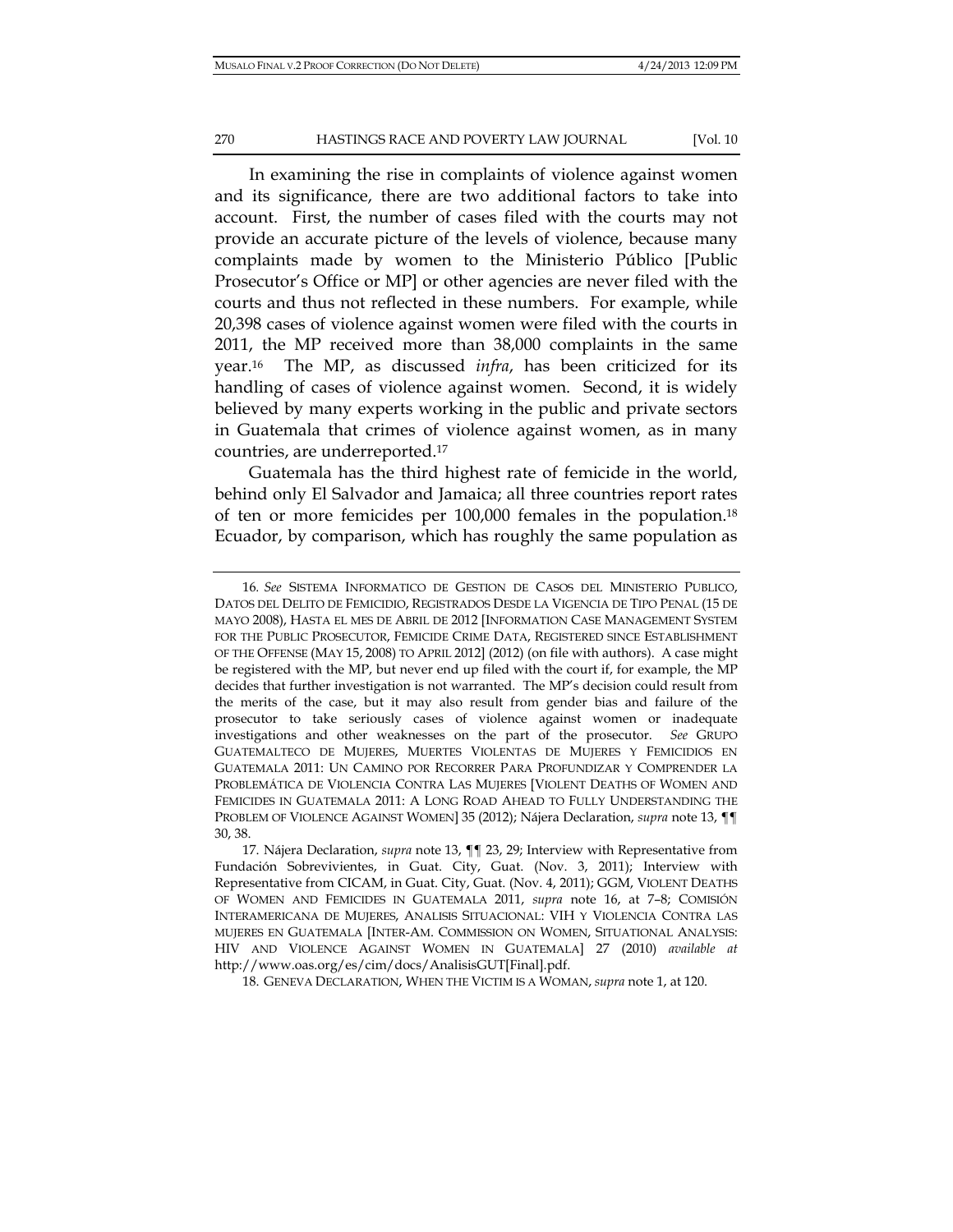Guatemala and where the femicide rate is considered to be high, reports a rate of only three femicides per 100,000 females.19 Estimates suggest that anywhere from 631 to more than 700 women died in violent circumstances in Guatemala in 2011, bringing the number of women murdered in the country since 2000 to over 6,500, a conservative estimate.20 Rates of reported femicide in Guatemala have in fact steadily risen over the last several years.<sup>21</sup> According to the Grupo Guatemalteco de Mujeres [Guatemalan Women's Group or GGM], rates of femicide may be even higher than reported.<sup>22</sup> Moreover, although there has been a decrease in the overall murder rate in Guatemala, the rate for the killings of men has decreased far more rapidly than the rate for women.23

Studies have documented that elevated femicide rates "are often accompanied by high levels of tolerance to violence against women among the wider population," and that "such behaviour is shaped by levels of gender inequality and norms that discriminate against the status of women."24 Within that context, the persistently high level of femicides in Guatemala is understandable; it is beyond dispute that Guatemala has a long history of tolerating violence against women, with impunity for such crimes hovering between 97%–99% (see Part IV *infra*).25

22. GGM conducted a study into femicides in Guatemala and found that the statistics are likely obscured by two phenomena: (1) an increase in the number of femicides being disguised by perpetrators as suicides to avoid detection; and (2) an increase in the number of femicides carried out by hit men wherein the "material author" of the crime may be punished, but the "intellectual author" of the crime (and, as a result, the motive) remains undiscovered by the authorities. *See* Telephone Interview with GGM Representative, in S. F., Cal. (Sept. 25, 2012); GGM, VIOLENT DEATHS OF WOMEN AND FEMICIDES IN GUATEMALA 2011, *supra* note 16, at 27–29.

23. The murder rate for men per 100,000 inhabitants decreased by fifteen points from 2010 to 2011, whereas it decreased by only one point for women. GGM, VIOLENT DEATHS OF WOMEN AND FEMICIDES IN GUATEMALA 2011*, supra* note 16, at 5.

<sup>19</sup>*.* GENEVA DECLARATION, WHEN THE VICTIM IS A WOMAN, *supra* note 1, at 120.

<sup>20.</sup> GGM, VIOLENT DEATHS OF WOMEN AND FEMICIDES IN GUATEMALA 2011, *supra*  note 16, at 7.

<sup>21.</sup> PUBLIC PROSECUTOR, FEMICIDE CRIME DATA MAY 15, 2008 TO APRIL 2012, *supra*  note 16 (showing the number of registered cases of femicide, including 118 cases (2008); 196 cases (2009), 236 cases (2010), and 263 cases (2011)); GGM, VIOLENT DEATHS OF WOMEN AND FEMICIDES IN GUATEMALA 2011, *supra* note 16, at 31 (showing the number of femicides in 2011 to be 268, and suspected femicides to be 249).

<sup>24.</sup> GENEVA DECLARATION, WHEN THE VICTIM IS A WOMAN, *supra* note 1, at 122.

<sup>25.</sup> In a recent analysis, the U.S. Special Rapporteur on Violence against Women, its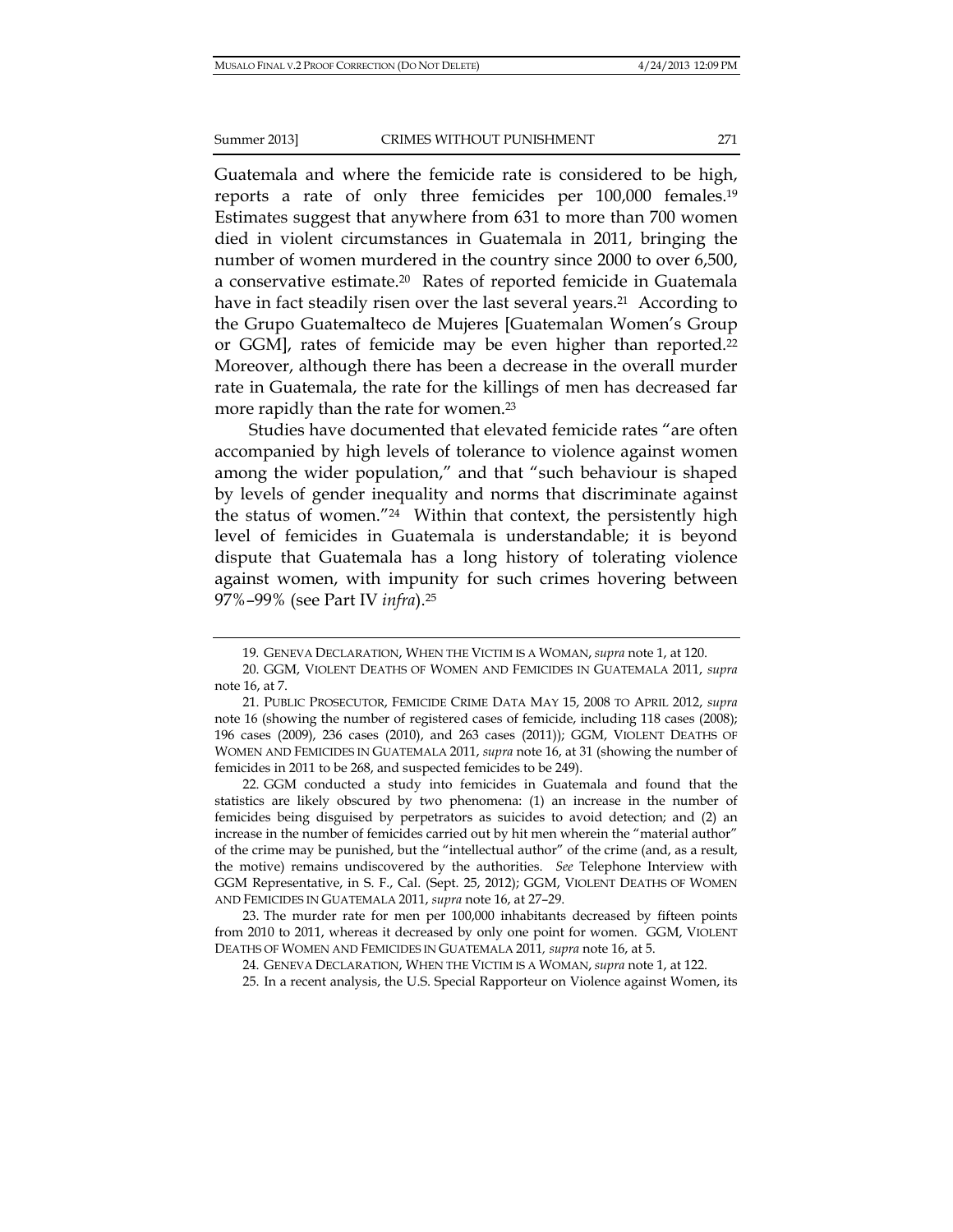#### 272 **HASTINGS RACE AND POVERTY LAW JOURNAL** [Vol. 10

There is wide consensus that violence against women is a serious problem in Guatemala and that the government has yet to develop an effective response. This view is shared by international human rights bodies, foreign governments (the United States included), and NGOs that have investigated and considered the issue of violence against women in Guatemala. After a working visit to Guatemala in March 2012, the IACHR expressed "deep concern" regarding the high levels of violence against women.26 In its most recent annual human rights report, the U.S. Department of State concluded that "[v]iolence against women, including domestic violence, remained a serious problem."27 Human Rights Watch and Amnesty International, among other NGOs, likewise report that violence against women is a "chronic problem in Guatemala" and that few perpetrators are brought to justice.28 Some entities within the Guatemalan government itself echo these concerns. In a recent

Rashida Manjoo, Calleigh McRaith, *Gender-Based Violence and Justice in Conflict and Post-Conflict Areas*, 44 CORNELL INT'L L.J. 11, 28–29 (2011).

causes and consequences, Rashida Manjoo, put the present crisis in context:

The general instability of Guatemala's legal sectors, along with a high level of impunity and lack of reforms following the conflict, has resulted in an atmosphere of crime and civilian insecurity. The Guatemalan government's failure to effectively address the legacy of violence during Guatemala's peace process is also thought to have contributed to the continuing levels of violence in the country. The acceptance of violence against women during the conflict strengthened societal acceptance of gender bias and "machista" attitudes in Guatemala. The current government's lack of action in domestic violence and femicide cases have re-affirmed these attitudes, and thus play a major role in the continuing pervasiveness of violence against women in post-conflict Guatemala. Despite the peace process and transitional justice mechanisms, the violence experienced by women during the conflict has carried over into the post-conflict setting.

<sup>26.</sup> Press Release, IACHR Hails Progress Against Impunity in Guatemala and Expresses Concern About the Human Rights Situation of Indigenous Peoples and Women (Mar. 27, 2012), http://www.oas.org/en/iachr/media\_center/P Releases/2012/033.asp [hereinafter Press Release, IACHR Expresses Concern About the Human Rights Situation of Women].

<sup>27.</sup> U.S. DEP'T OF STATE, 2011 HUMAN RIGHTS REPORT: GUATEMALA 16 (2012) *available at* http://www.state.gov/documents/organization/186728.pdf.

<sup>28.</sup> HRW, WORLD REPORT 2012, *supra* note 8, at 4; AI, GUATEMALA: SUBMISSION TO THE U.N. HUMAN RIGHTS COMMITTEE, *supra* note 8, at 7; MADRE, REPORT ON VIOLATIONS OF WOMEN'S HUMAN RIGHTS IN GUATEMALA, *supra* note 8, at 1, 9.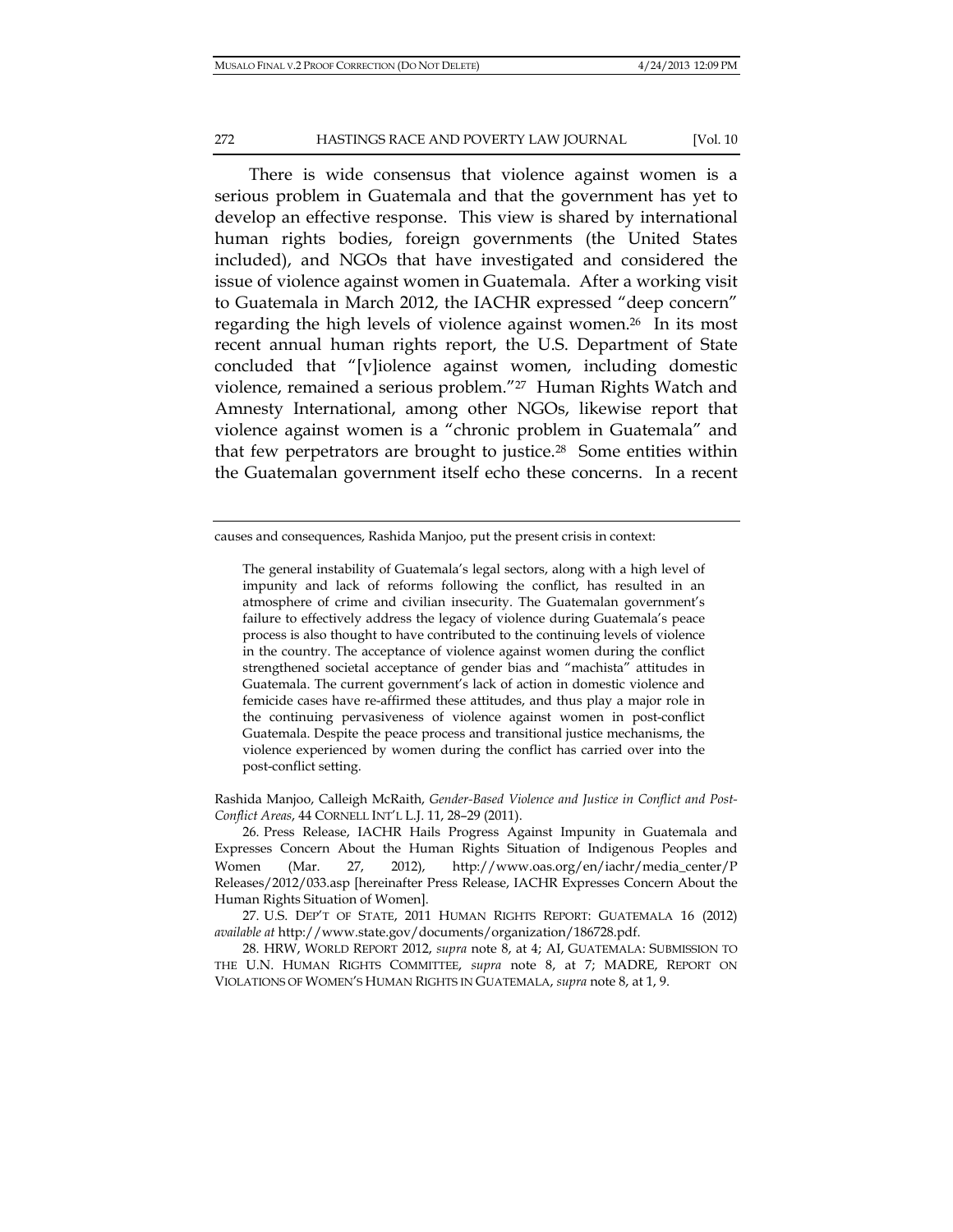report analyzing the government's implementation of the 2008 Law, the Procuraduría de los Derechos Humanos [Human Rights Ombudsman or PDH] of Guatemala lamented that rates of femicide have continued to increase despite the passage of the law.29

### **B. Femicide and Domestic Violence Are Inextricably Linked in Guatemala**

Given the high level of impunity historically, there are theories, but not documented explanations, of the causes of femicides.<sup>30</sup> Regardless of the dearth of reliable data, including that the government does not keep records that would show the identity of the perpetrator or his relationship to the victim, knowledgeable Guatemalan sources are of the opinion that a significant number of the femicides are in fact the result of domestic violence.31 Based on data provided by the Guatemalan Presidential Commission Against Femicide, the IACHR reported that in 2011 "of every 10 women who were killed, 3 had already reported being victims of acts of violence or had been granted restraining orders for their protection."32 The connection between femicide and domestic violence, although not present in all or even necessarily a majority of cases, is thus an important one to make in order for the government to implement more effective preventive strategies.

<sup>29.</sup> PROCURADURÍA DE LOS DERECHOS HUMANOS, INFORME DE SEGUIMIENTO A RECOMENDACIONES: APLICACION DE LA LEY CONTRA EL FEMICIDIO [HUMAN RIGHTS OMBUDSMAN, REPORT ON COMPLIANCE WITH RECOMMENDATIONS: IMPLEMENTATION OF THE LAW AGAINST FEMICIDE] (2011) (on file with authors).

<sup>30.</sup> Musalo, *Crimes Without Punishment*, *supra* note 2, at 180.

<sup>31.</sup> GGM, VIOLENT DEATHS OF WOMEN AND FEMICIDES IN GUATEMALA 2011, *supra*  note 16, at 23; Nájera Declaration, *supra* note 13, ¶ 34; Telephone Interview with Representative from Fundación Sobrevivientes, in S.F., Cal. (Sept. 25, 2012); Interview with Representative from Fundación Sobrevivientes, *supra* note 17.

<sup>32.</sup> Press Release, IACHR Expresses Concern About the Human Rights Situation of Women, *supra* note 26 ("According to data provided by the Presidential Commission against Femicide, 705 women were killed and 28 were reported dismembered in 2011.").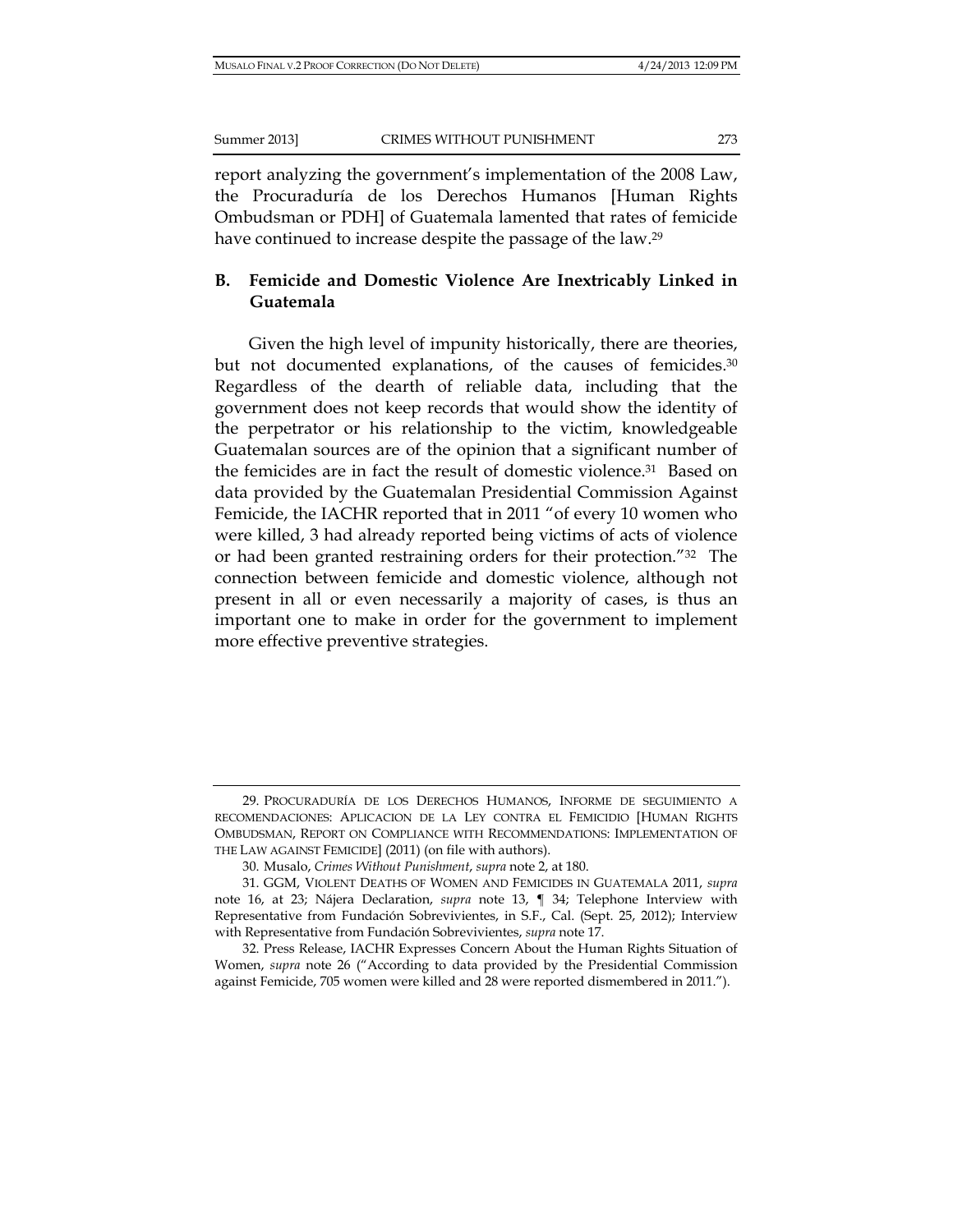# **II. Specialized Legislation Enacted to Address Gender Violence in Guatemala Has Been Ineffective at Reducing Levels of Violence and Impunity**

Guatemala outlaws violence against women in many forms and provides for protective measures to prevent such violence before it occurs. Moreover, targeted laws in Guatemala mandate that the government take specific measures to address gender violence, with requirements ranging from the strengthening of existing institutions to the creation of new specialized bodies. The government should be lauded for the positive steps it has taken to comply with its obligations to prevent and punish gender violence. However, available statistics and other data demonstrate that the efforts have not effectively reduced rates of violence or impunity to date.

# **A. Legal Framework to Address Gender-Based Violence in Guatemala**

The primary law governing violence against women in Guatemala is the 2008 Law Against Femicide and Other Forms of Violence Against Women.33 Prior to the 2008 Law, the 1996 Ley para prevenir, sancionar, y erradicar la violencia intrafamiliar [Law to Prevent, Punish, and Eradicate Family Violence] [hereinafter 1996 Law] $34$  was the sole law addressing violence against women. $35$  The

<sup>33.</sup> On February 23, 2012, the Constitutional Court of Guatemala upheld the constitutionality of the 2008 Law, which had been challenged on grounds that it discriminated against men. The Constitutional Court's decision has reaffirmed increasing confidence in the justice system on the part of women. Although the Court's decision cannot be further appealed, advocates fear that defense attorneys will still attempt to bring "as applied" challenges to the 2008 Law in individual cases and they are not sure how the trial courts will respond. *See* GGM, VIOLENT DEATHS OF WOMEN AND FEMICIDES IN GUATEMALA 2011, *supra* note 16, at 4; Telephone Interview with Representative from Fundación Sobrevivientes, *supra* note 31.

<sup>34.</sup> Ley para prevenir, sancionar, y erradicar la violencia intrafamiliar [Law to Prevent, Punish, and Eradicate Family Violence], Decreto del Congreso [Congressional Decree], No. 97-1996 (1996) (Guat.).

<sup>35.</sup> The 2008 and 1996 Laws are not the only laws, but they are the laws of principal relevance. Guatemala has developed other laws relevant to gender violence and women's rights including, for example, the Ley de Dignificación y Promoción Integral de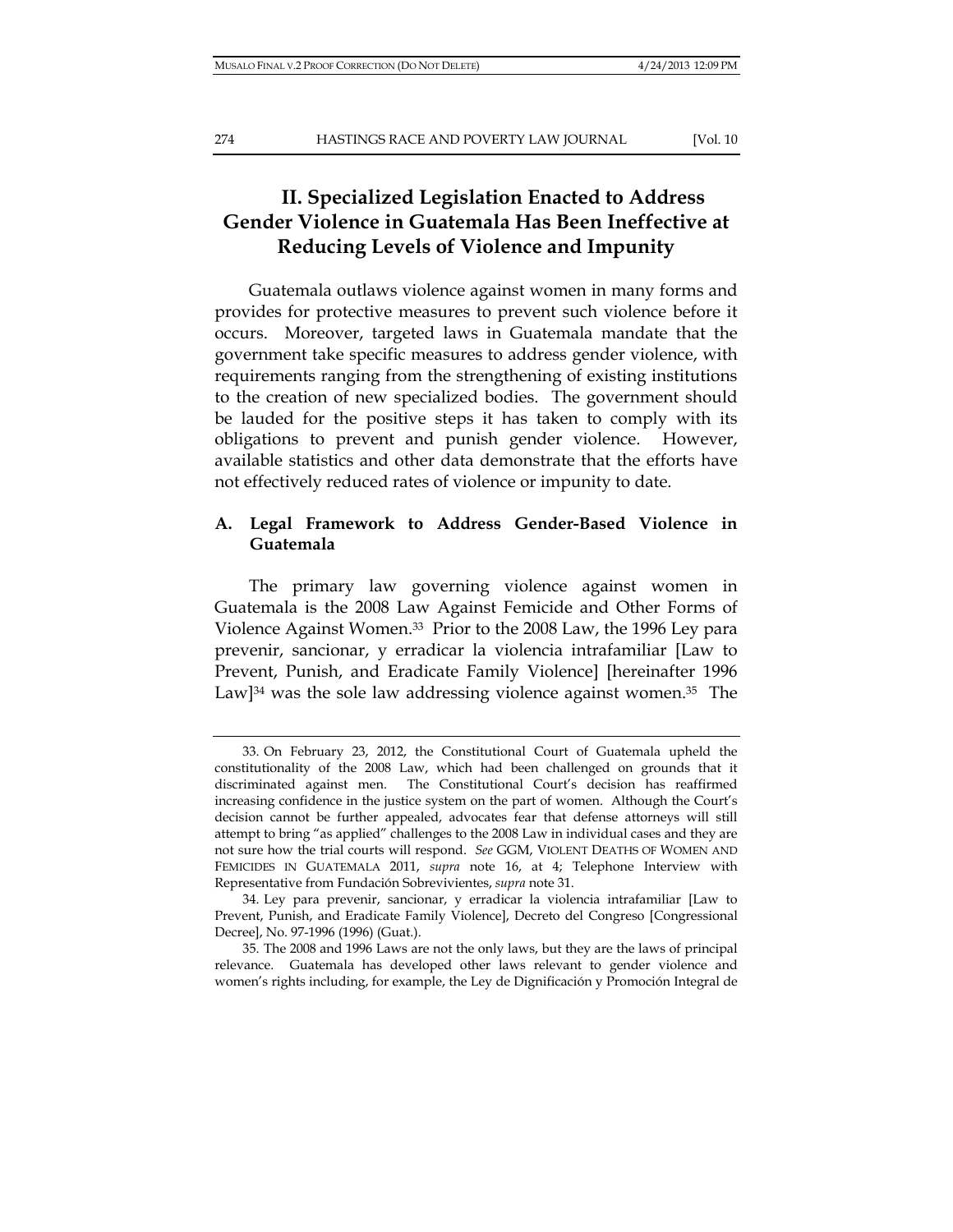objective of the 1996 Law was to prevent intra-familial violence through protective measures, and was not intended to punish aggressors.36 The 2008 Law addressed this gap by criminalizing a range of acts of violence against women in the public and private contexts,37 including femicide,38 and various forms of physical, sexual, psychological, and economic violence.<sup>39</sup> Although the 2008 Law criminalized some acts not previously recognized as crimes, it also included acts already criminalized in Guatemala's Criminal Code. For example, sexual violence is criminalized by both, and a defendant accused of rape could potentially be charged under both laws.40 However, only those cases charged as crimes under the 2008

36*. See* 1996 Law, *infra* note 42.

la Mujer, [Law for the Dignity and Integral Promotion of Women], Decreto del Congreso [Congressional Decree] No. 7-1999 (Guat.) (1999); the Ley de Protección Integral de la Niñez y Adolescencia, [Law for the Integral Protection of Children and Adolescents] Decreto del Congreso [Congressional Decree] No. 27-2003 (Guat.) (2003); the Ley Contra la Violencia Sexual, Explotacion, y Trata de Personas, [Law Against Sexual Violence, Exploitation, and Human Trafficking], Decreto del Congreso [Congressional Decree] No. 9-2009 (Guat.) (2009); and the Ley de Competencia Penal en Procesos de Mayor Riesgo [Law for Criminal Jurisdiction in High Risk Cases] Decreto del Congreso [Congressional Decree] No. 21-2009 (Guat.) (2009). See also ORGANISMO JUDICIAL, JUZGADOS Y TRIBUNALES PENALES DE DELITOS DE FEMICIDIO Y OTRAS FORMAS DE VIOLENCIA CONTRA LA MUJER, [CRIMINAL COURTS FOR FEMICIDE AND OTHER FORMS OF VIOLENCE AGAINST WOMEN], PRIMER INFORME [FIRST REPORT] 52 (2012) (discussing the legal framework for addressing gender-based violence in Guatemala).

<sup>37.</sup> The Law does not criminalize "domestic violence" per se. It criminalizes a wide range of acts as crimes, from gender-motivated killings (i.e., femicide), to violence against women, to "economic violence," whether committed by intimate partners or persons not in a relationship with the victim. 2008 Law, arts. 6–8.

<sup>38.</sup> Femicide is defined by the 2008 Law as the "violent murder of a woman, carried out in the context of unequal power relations between men and women, as an exercise of power over women" in certain circumstances, for example, for reasons of misogyny. *See id.*, arts. 3, 6.

<sup>39.</sup> The 2008 Law defines the crime of "violence against women" as any physical, sexual, or psychological violence in the public or private sphere exercised in certain circumstances, such as for reasons of misogyny. *See* 2008 Law, arts. 3(j), 7. Economic violence is defined by the 2008 Law as an action or inaction which impacts the use, enjoyment, availability, or accessibility of a woman to the material goods she has a right to by marital ties, common law marriage, her own ability, or inheritance, which causes her damage, harm, transformation, theft, destruction, detention, or loss of objects or material goods of her own or of the family group, as well as detention of work instruments, personal documents, and economic goods, values, rights, or resources and that occurs in certain circumstances. *See id*., arts. 3(k), 8.

<sup>40.</sup> Criminal Code, art. 173 (criminalizing rape); 2008 Law, art. 7 (criminalizing sexual violence).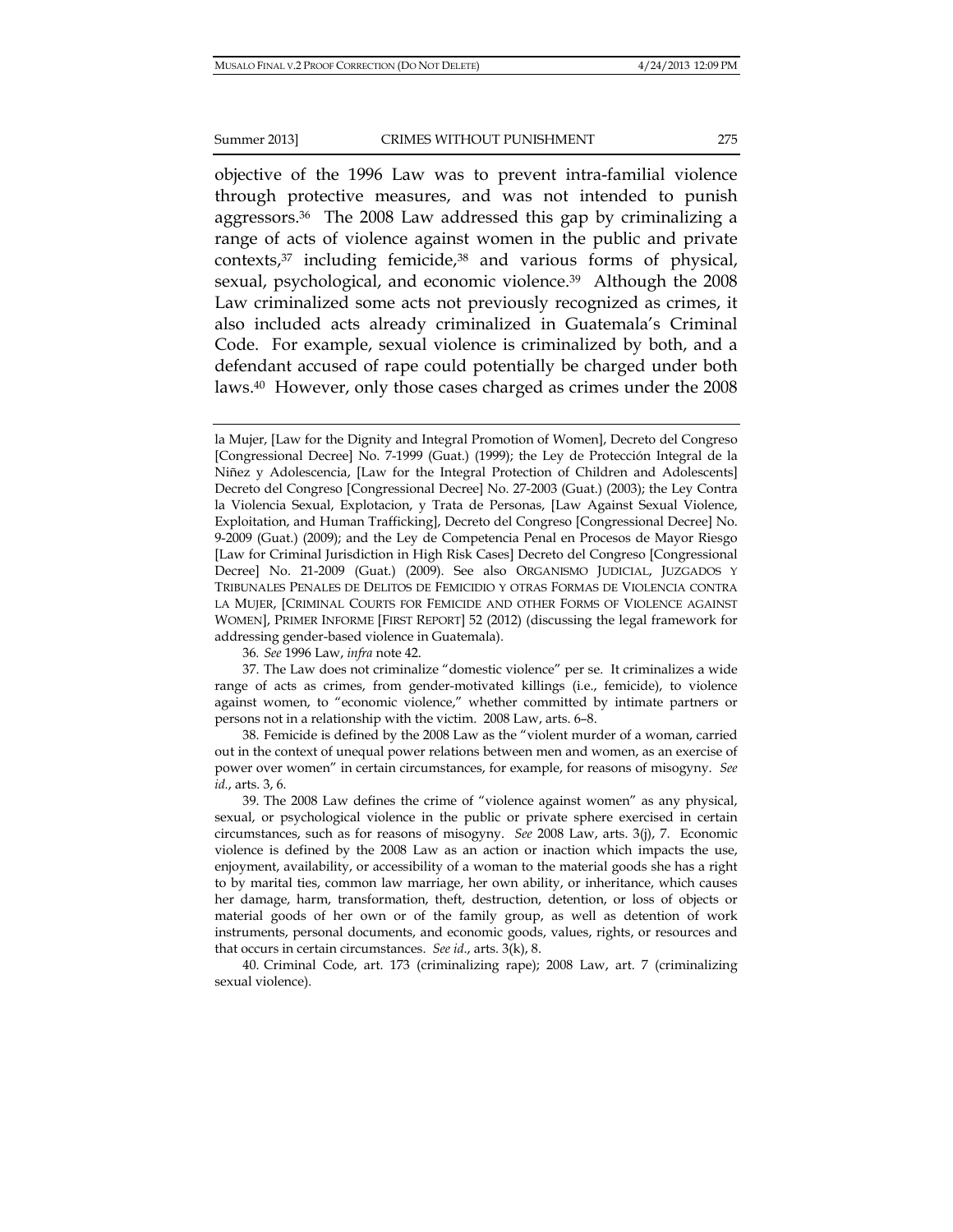Law may be heard by the specialized courts created by the 2008  $Law<sup>41</sup>$ 

Notably, the 2008 Law also incorporates the protective measures of the 1996 Law42 and breaks new ground in providing the possibility of reparations to victims.43 The reparations are to be proportionate to the harm caused to the victim and the perpetrator's level of culpability.44 The drafters of the 2008 Law intended to increase access of women to the justice system. Towards that end, the law further provides that a number of government and nongovernmental agencies may receive complaints, including the police, the MP, and law school clinics.45

# **B. Efforts by the Guatemalan Government to Implement Specialized Gender Violence Legislation**

The 2008 Law sets forth clear State obligations. It calls on the Guatemalan government to strengthen entities responsible for investigating and addressing violence against women, including the Coordinadora Nacional para la Prevención de la Violencia Intrafamiliar y contra las Mujeres [National Coordinating Body to Prevent Domestic Violence and Violence Against Women or CONAPREVI),46 the Secretaría Presidencial de la Mujer [Presidential

<sup>41.</sup> The Public Prosecutor can decide how to charge a case during the investigatory phase (e.g., whether to charge as homicide or femicide). However, even if a case is charged as homicide and filed initially with the ordinary courts, attorneys can (and have been able to) successfully request an ordinary court to transfer a case to a specialized court if there are indications of femicide. *See* Telephone Interview with Representative from Fundación Sobrevivientes, *supra* note 31.

<sup>42.</sup> The 1996 Law, incorporated by reference into the 2008 Law, provides that domestic violence victims can request restraining orders (including orders that remove the aggressor from the common residence and suspend an aggressor's custody of underage children), and requires that the police take certain actions in cases of family violence (including intervening in violent situations in the home). 1996 Law, arts. 7, 8, 10.

<sup>43. 2008</sup> Law, arts. 11–12.

<sup>44. 2008</sup> Law, arts. 14–20.

<sup>45</sup>*. See* GGM, MONITOREO: LEY CONTRA EL FEMICIDIO Y OTRAS FORMAS DE VIOLENCIA CONTRA LA MUJER [MONITORING: LAW AGAINST FEMICIDE AND OTHER FORMS OF VIOLENCE AGAINST WOMEN] 59 (2010) [hereinafter GGM, MONITORING]; Nájera Declaration, *supra* note 13, ¶ 25.

<sup>46.</sup> CONAPREVI is a coalition of governmental and non-governmental organizations that coordinates public policies to reduce domestic violence and violence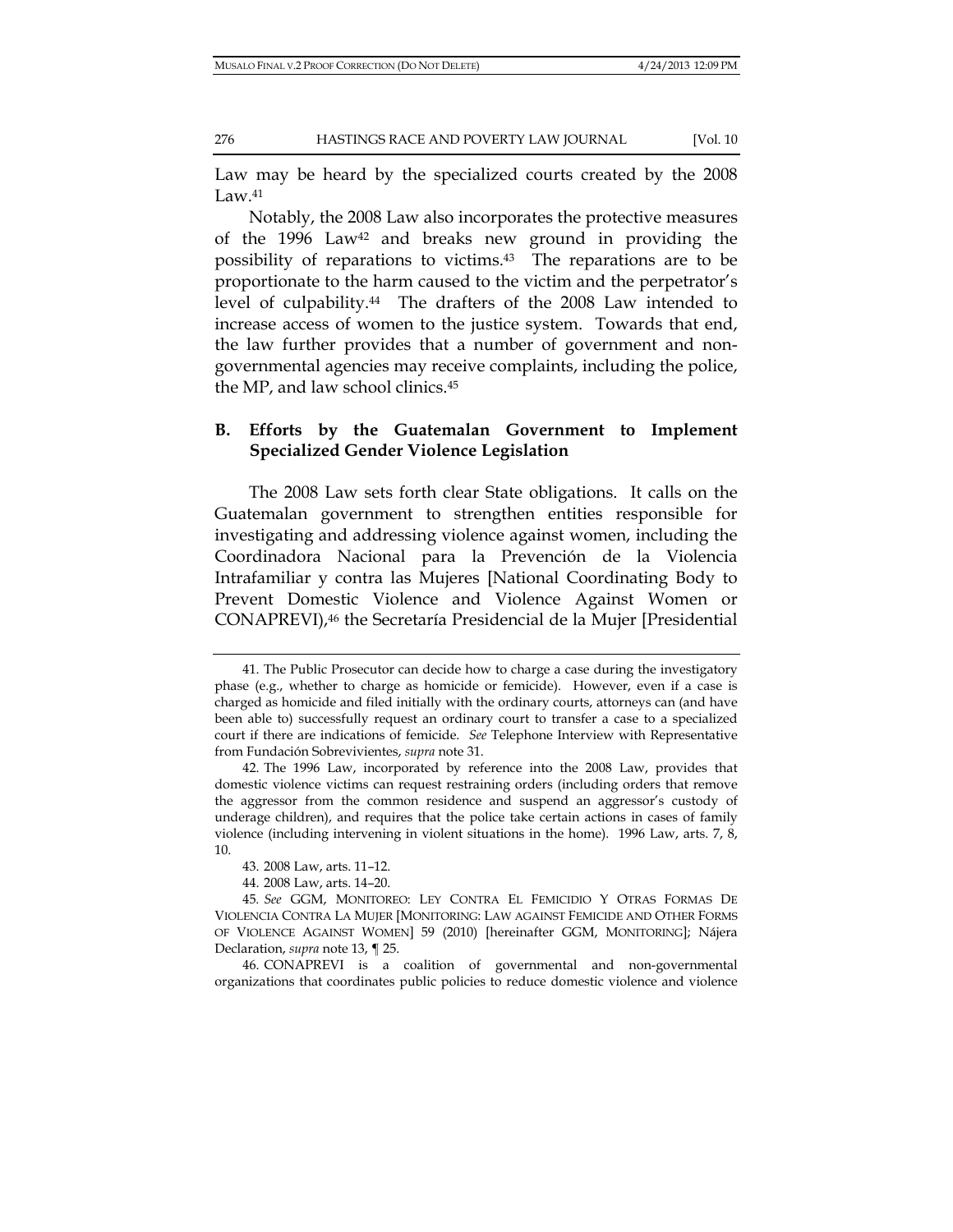Secretariat for Women or SEPREM], and the Defensoría de la Mujer Indígena [Center for the Defense of Indigenous Women or DEMI].47 In addition, the 2008 Law requires that the State provide training to government officials, create specialized twenty-four-hour courts to handle cases arising under the Law, establish a national information system on violence against women, establish Centros de Apoyo Integral para Mujeres Sobrevivientes de Violencia [Comprehensive Support Centers for Survivors of Violence or CAIMUS], and provide legal assistance to victims.48 In recognition that these efforts require additional resources, the 2008 Law requires that the Ministry of Finance "allocate resources . . . for compliance with the law."<sup>49</sup>

Notwithstanding the 2008 Law's clear framework for State action—in addition to a lack of resources to effectively implement the law—there are serious questions about the depth and consistency of the political will to ensure compliance. There is widespread hostility or resistance by justice system officials and members of Congress to the 2008 Law, even though some key actors in the Guatemalan government have demonstrated willingness and desire to implement the programs called for in the legislation.50

The government has initiated some new programs called for under the 2008 Law, including the establishment of specialized courts in three jurisdictions (Guatemala City,51 Quetzaltenango, and Chiquimula);52 the initiation of a mobile court program to increase access to justice currently operating in two areas (Guatemala City

51. It should be noted that the special court in Guatemala City covers only a portion of the capital, leaving certain areas to the jurisdiction of ordinary courts only. *See* Nájera Declaration, *supra* note 13.

52. The government recently authorized the creation of specialized courts in two additional jurisdictions (Huehuetenango and Alta Verapaz) and an appeals chamber for crimes under the 2008 Law, but at the time of this writing they were not yet operational. *See* CRIMINAL COURTS FOR FEMICIDE AND OTHER FORMS OF VIOLENCE AGAINST WOMEN, FIRST REPORT, *supra* note 35, at 9, 47–48.

against women. 2008 Law, art. 17.

<sup>47. 2008</sup> Law, arts. 14, 17.

<sup>48. 2008</sup> Law, arts. 14–20.

<sup>49. 2008</sup> Law, art. 21.

<sup>50.</sup> Notable appointments, hailed by advocates in the women's movement, include Claudia Paz y Paz Bailey as the country's first female Attorney General, and Hilda Morales Trujillo, appointed first as head of the Attention to Victims Unit of the MP and now as Deputy Ombudsman to the PDH.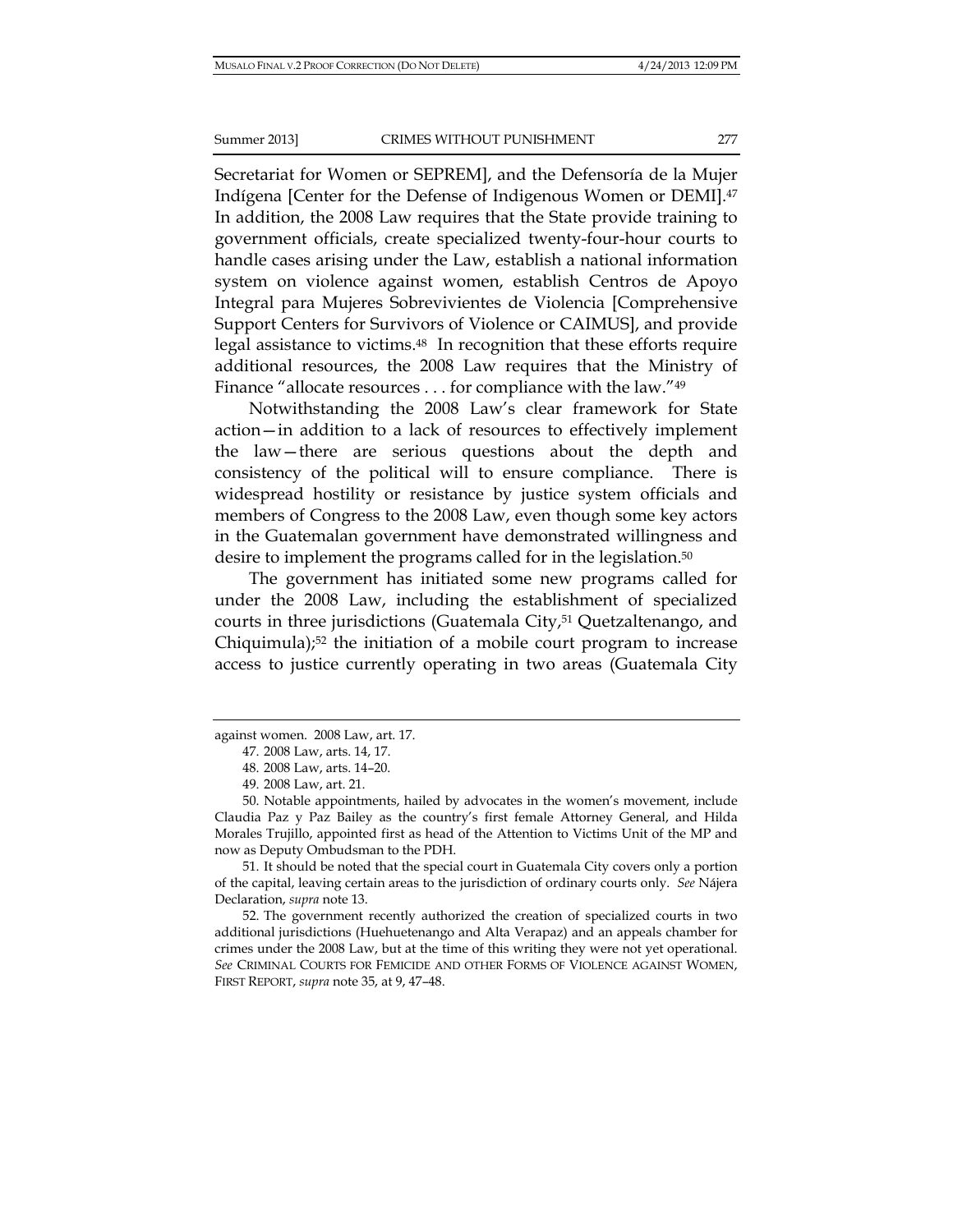and Quetzaltenango);<sup>53</sup> the maintenance of support centers for women in the cities of five departments (Guatemala City, Quetzaltenango, Escuintla, Rabinal and Suchitepéquez); and the repeal of criminal law provisions that reflected sexist attitudes towards women and conflicted with the new laws.54 Unfortunately, a variety of factors discussed below have impeded the effectiveness of these programs, such as, inter alia, a lack of resources and coordination between agencies, and persistent stereotyping and discriminatory attitudes on the part of some State actors.<sup>55</sup>

In addition, although the government has undertaken trainings aimed at building the capacity of State actors to prevent and respond to violence against women,<sup>56</sup> high turnover in agency personnel hinders their long-term effectiveness on the system as a whole (especially if funding is not allocated for ongoing trainings).57 Moreover, the impact of the trainings is limited by their focus on actors at the few specialized courts rather than the ordinary courts where the majority of cases are heard (discussed *infra* Part III.C.).58

The government recently created two new bodies focused on the issue of femicides: the Comisión Presidencial para el Abordaje

55. PDH, REPORT ON COMPLIANCE WITH RECOMMENDATIONS, *supra* note 29, at 43– 45; Nájera Declaration, *supra* note 13.

<sup>53.</sup> The initiation of the mobile court program has allowed some women to receive protective measures in a more timely and efficient manner. *See* Interview with Representative from the Public Prosecutor's Office, in Guat. City, Guat. (Nov. 2, 2011).

<sup>54.</sup> For example, no longer valid is Article 106 of the Criminal Code that provided that "the forgiveness of the victim will remove the criminal responsibility of the guilty party." *See* Telephone Interview with Representative from Fundación Sobrevivientes, *supra* note 31.

<sup>56.</sup> In 2011, for example, the Victim's Assistance Unit of the Public Prosecutor's Office—led at the time by the well-known lawyer and women's rights advocate, Hilda Morales Trujillo, who is now the Deputy Human Rights Ombudsman at PDH conducted a series of trainings with prosecutors regarding crimes against women. More than seventy prosecutors from the East and Northeast of the country attended the training in Guatemala City. The training was held in the capital because it was too dangerous for the prosecutors to gather at one place in their respective localities, which highlights the immense pressure and intimidation the prosecutors themselves face. The MP is seeking funding to repeat and expand these trainings in the future to reach more prosecutors. *See* Interview with Representative from the Public Prosecutor's Office, *supra*  note 53; *see also* Interview with Representative from ICCPG, Guat. City, Guat. (Nov. 4, 2011).

<sup>57.</sup> Interview with Representative from the Public Prosecutor's Office, *supra* note 53. 58. *Id*.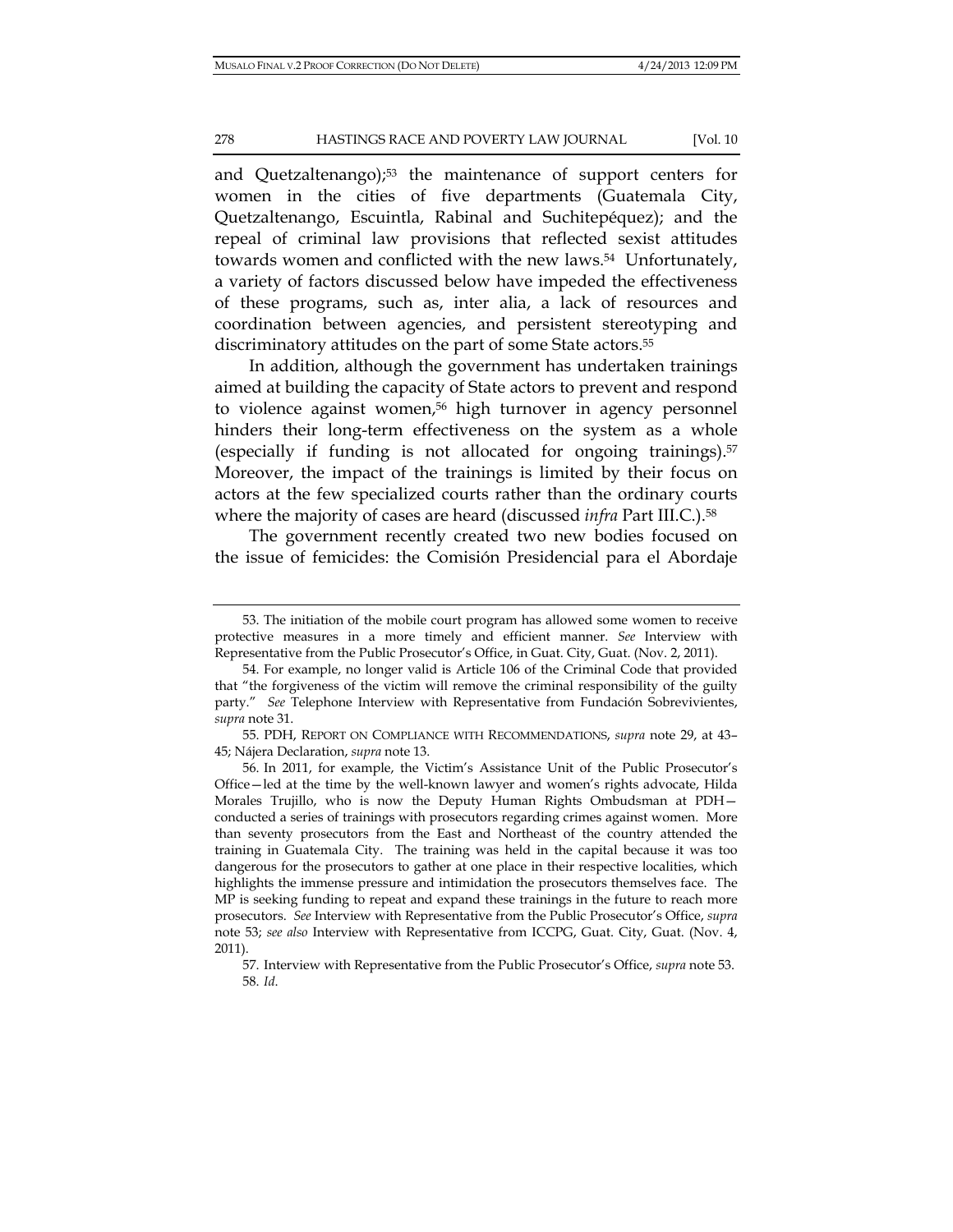del Femicidio en Guatemala [Presidential Commission to Address Femicide in Guatemala or COPAF]59 and a Fuerza de Tarea Contra el Femicidio [Task Force to Combat Femicide].<sup>60</sup> The effectiveness of these newer initiatives remains to be seen. But, if past is prologue, the expectation is minimal impact. The government, before, has created special initiatives to investigate femicides that contributed little due to lack of adequate resources or will to carry out the initiative's mandate.61

**C. Statistics, Unreliable as They Are, Indicate That Efforts to Implement Gender Violence Legislation Have Not Reduced Levels of Violence Against Women or Impunity for Such Crimes in Guatemala**

Statistics are necessary for understanding the scope of the problem of violence against women in Guatemala as well as for evaluating the effectiveness of government responses. The 2008 Law recognizes the importance of statistics and calls for uniform collection of statistics by government agencies, but such a uniform system has yet to be developed. At this point, the available statistics are primarily from the courts. Taking into account their limitations, the statistics still clearly demonstrate that the government's efforts to enforce the 2008 Law have had minimal impact on the heightened levels of violence and rates of impunity for such crimes.

#### **D. The Government Has Failed to Collect Reliable Statistics**

The 2008 Law mandates the creation of a nationwide, standardized system for collecting data on violence against

<sup>59</sup>*. Ministerio de Gobernación* [*Ministry of the Interior*], *Acuerdo Gubernativo*  [*Government Agreement*] No. 46-2012 (2012) (Guat.).

<sup>60</sup>*. See Nombran dos Nuevas Fuerzas de Tarea Contra Femicidio y Secuestro* [*Two New Task Forces Against Femicide and Kidnapping are Appointed*], PRENSA LIBRE, Jan. 24, 2012.

<sup>61</sup>*. See* Interview with Representative from COPAF, in Guat. City, Guat. (Sept. 14, 2012) (lamenting a lack of resources); *see also* Interview with Representative from REDNOVI, in Guat. City, Guat. (Sept. 14, 2012); GGM, VIOLENT DEATHS OF WOMEN AND FEMICIDES IN GUATEMALA 2011, *supra* note 16, at 35–36; PDH, REPORT ON COMPLIANCE WITH RECOMMENDATIONS, *supra* note 29, 44–45 (describing lack of funding and personnel to carry out objectives of 2008 Law); Musalo, *Crimes Without Punishment*, *supra* note 2, at 203-06.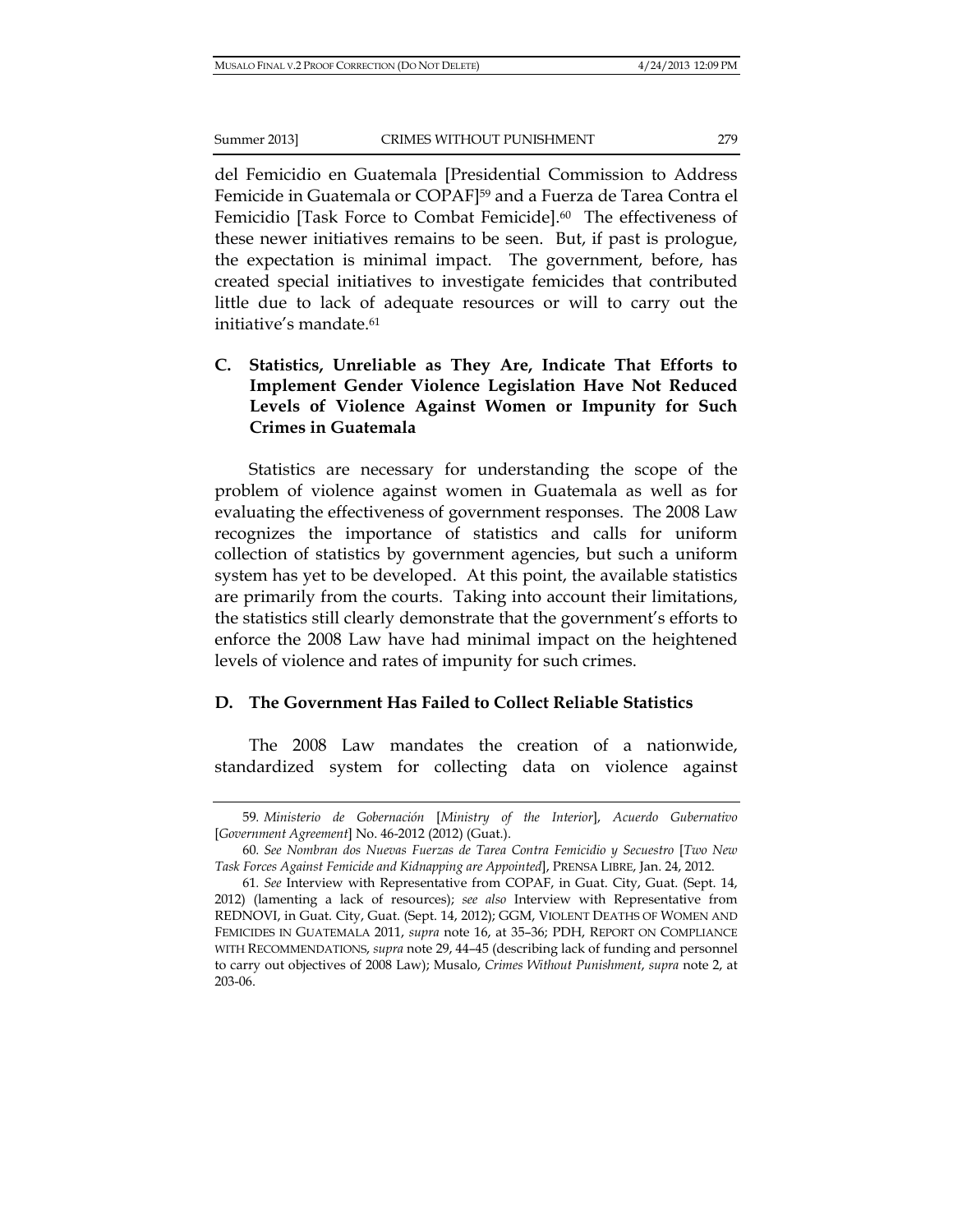women.62 Under the Law, the Instituto Nacional de Estadística [National Institute of Statistics or INE] is obligated to collect data from multiple government institutions—including, among others, the MP, PDH, the Centro Nacional de Análisis y Documentación Judicial [National Center for Judicial Analysis and Documentation of the Judicial Organ or CENADOJ], and the Policía Nacional Civil [National Civil Police or PNC]—and publish official results.63 The INE has undertaken efforts to comply with its obligations, but the INE and other institutions tasked with collecting data have not been allocated adequate resources to carry out their duties in this regard.<sup>64</sup> Even where agencies do collect data, it is difficult to analyze because the 2008 Law does not call for a uniform complaint intake mechanism across institutions. As a result, the institutions often report contradictory numbers regarding the investigation and processing of complaints of violence against women.65

Moreover, the failure of agencies to disaggregate data by key indicators diminishes the utility of the existing statistics for developing effective law enforcement and other preventative responses. For example, the 2008 Law applies when a woman's right to a life free of violence is violated in the public as well as in the private sphere, and would include acts of violence committed by a stranger, as well as partner violence. However, when cases are registered with the courts, there is no separate identifier to indicate in which context the violence occurred.<sup>66</sup> Therefore, on the basis of these statistics, it is not possible to determine with any accuracy the percentage of cases prosecuted under the 2008 Law that involve domestic violence and/or whether those cases are treated any

<sup>62. 2008</sup> Law, art. 20.

<sup>63.</sup> *Id.*

<sup>64.</sup> The INE's budget was cut by 25% in 2010, and there were only two staff members in charge of analyzing intra-familial violence statistics as of November 2011. *See* Interview with Representative from INE, Guat. City, Guat. (Nov. 2, 2011).

<sup>65.</sup> For example, CENADOJ collects information for INE about cases that have been ingresados [filed with the court] and reached a sentence, whereas the prosecutor sends INE information about denuncias [formal complaints]. Moreover, while CENADOJ tracks data in relation to the category of crimes defined by the 2008 Law, the PNC does not divide acts by type of crime; it has attributed its failure to do so to a lack of resources. *See* Interview with Representative from INE, *supra* note 64; Interview with Representative from PDH, Guat. City, Guat. (Nov. 2, 2011).

<sup>66. 2008</sup> Law, arts. 2, 6–8.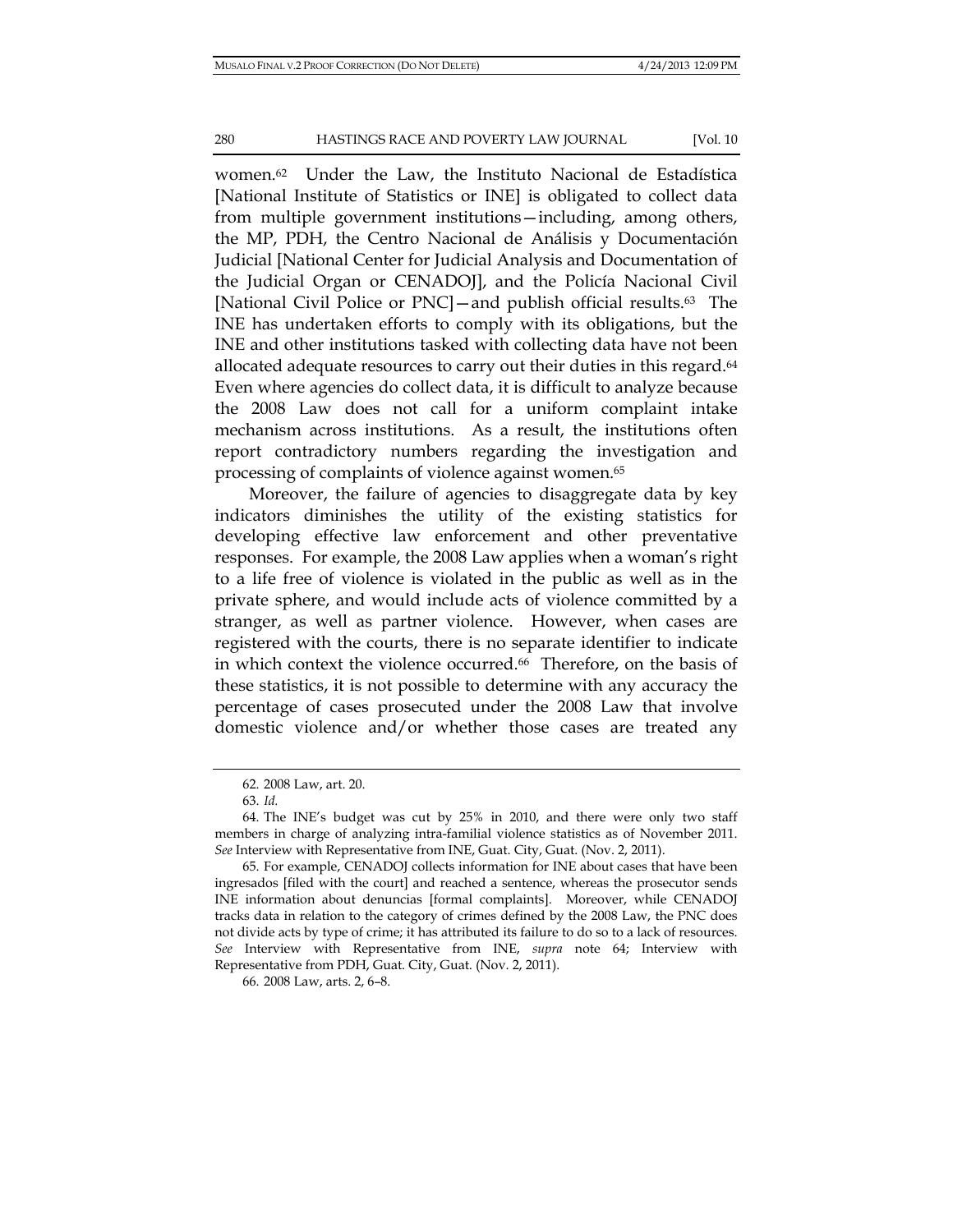differently in the courts. Likewise, agencies do not disaggregate by ethnicity, which is problematic for addressing issues unique to indigenous Mayan communities.

# **A. Available Statistics Demonstrate Near Virtual Impunity for Perpetrators of Gender-Based Violence**

In light of the failure to collect reliable statistics in Guatemala, it is difficult to gain an accurate understanding of levels of violence against women and the success of government programs to prevent and punish such violence, but all indications point to unremitting impunity. Two notable observations can be made upon examination of the CENADOJ statistics from 2010 and 2011. First, the vast majority of cases of violence against women prosecuted under the 2008 Law are heard by ordinary courts, as opposed to specialized courts. This is significant because resolution of cases in the ordinary courts is extremely low (less than 2% resulted in a judgment in 2011; see Table 1 below). Second, while it is encouraging that cases heard by specialized courts have a better chance of resulting in a judgment (around 24% resulted in a judgment in 2011; see Table 2 below), the special courts hear fewer cases relative to the ordinary courts (935 compared to 19,463 last year) such that, on the whole, impunity for acts outlawed by the 2008 Law is still near complete. Of the total cases registered under the 2008 Law in ordinary and special courts combined, less than 3% received judgment in 2011.67 The statistics available to date for 2012, which cover the period through April 2012, do not show much improvement. Over 1,000 cases were filed with the ordinary courts between January and March of 2012, but

<sup>67.</sup> The CENADOJ statistics refer only to reported cases that were processed under the 2008 Law. If all incidents of violence against women were included, even those that were not reported or those that were reported but were not classified as crimes under the 2008 Law, but rather, for example, the Criminal Code, the rates of impunity might be even higher. GGM reports that at least 268, if not 517, of the 600+ violent deaths of women in 2011 should have been charged and investigated as femicide based on information regarding the underlying circumstances of the deaths that GGM obtained from police narratives, morgue reports, and news coverage. GGM, VIOLENT DEATHS OF WOMEN AND FEMICIDES IN GUATEMALA 2011, *supra* note 16, at 31, 34. However, this is clearly not the case, as CENADOJ reports that there were only 153 cases of femicide registered with the courts that year. The outcome for the other 400+ violent deaths of women is not included in available statistics.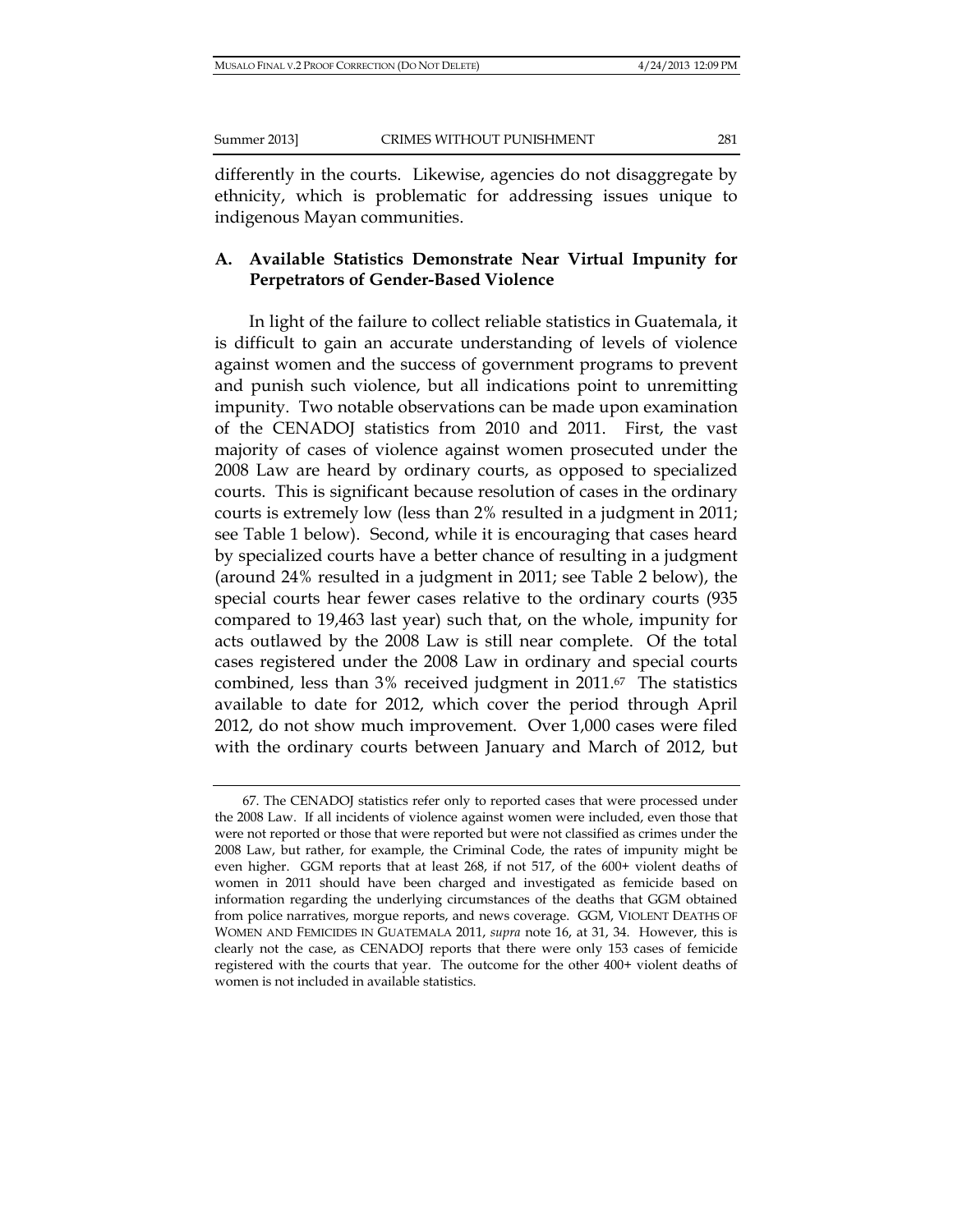only forty-eight cases, or 4.4%, were resolved during that period (see Table 3 below).

Statistics from the MP's office also demonstrate the relatively small number of complaints on which the prosecutor's office had taken action. From January to April of 2012, the MP received 14,149 complaints of violence against women; its statistics for this time period show that only 144 suspected aggressors had been placed in preventive detention, only 247 suspects had been charged, and only one case had resulted in a final judgment.68

**Table 1. Cases Registered (Filed) and Judgments Issued in Ordinary Courts for Crimes Under the 2008 Law Against Femicide and Other Forms of Violence Against Women for the Years 2010 and 201169**

| <b>ORDINARY COURTS</b> |                  |            |            |                  |            |  |  |  |  |
|------------------------|------------------|------------|------------|------------------|------------|--|--|--|--|
|                        | <b>Year 2010</b> |            |            | <b>Year 2011</b> |            |  |  |  |  |
| Total                  | Total            | Percentage | Total      | Total            | Percentage |  |  |  |  |
| Registered             | Judgments        | of Cases   | Registered | Judgments        | of Cases   |  |  |  |  |
| Cases                  | Issued           | Resolved   | Cases      | <b>Issued</b>    | Resolved   |  |  |  |  |
|                        |                  |            |            |                  |            |  |  |  |  |
| 19,172                 | 310              | 1.62%      | 19,463     | 366              | 1.88%      |  |  |  |  |

<sup>68.</sup> These numbers include only acts of physical violence. The MP received 244 complaints of economic violence during the same period, but only two suspects had been placed in preventive detention, and only two suspects had been charged, while zero cases reached resolution. PUBLIC PROSECUTOR, FEMICIDE CRIME DATA MAY 15, 2008 TO APRIL 2012, *supra* note 16.

<sup>69.</sup> CENADOJ STATISTICS YEARS 2010–2011, *supra* note 4. According to CENADOJ, the total judgments captured in the statistics for any given year do not necessarily correspond to the specific cases filed during the year. This could be the result of various factors; for example, the judgment might be issued in a case that was filed the previous year, in 2010, but was not resolved until 2011.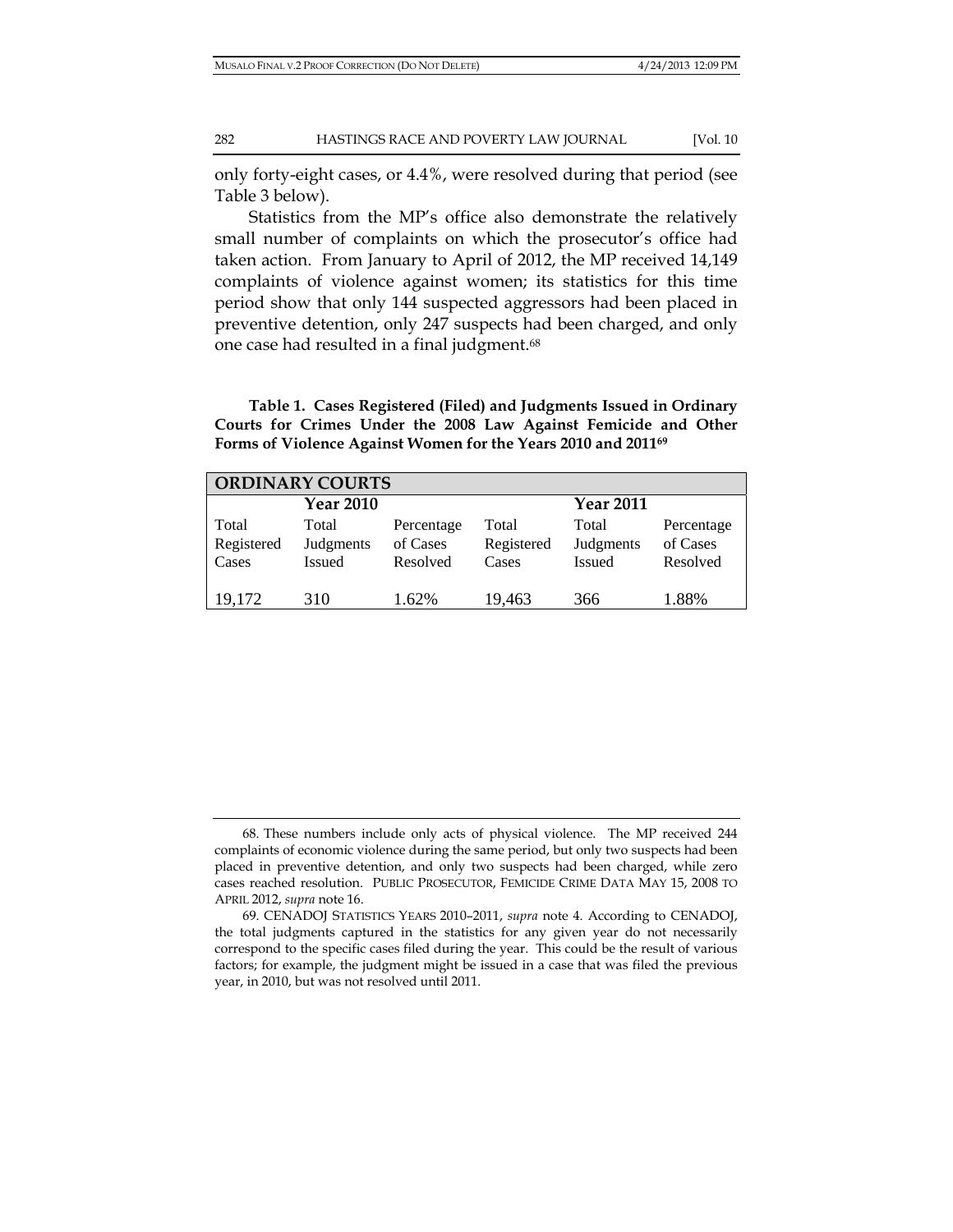**Table 2. Cases Registered (Filed) and Judgments Issued in Special Courts for Crimes Under the 2008 Law Against Femicide and Other Forms of Violence Against Women for the Years 2010 and 2011**<sup>70</sup>

| <b>SPECIAL COURTS</b>        |                                     |                                    |                              |                                     |                                    |  |  |  |
|------------------------------|-------------------------------------|------------------------------------|------------------------------|-------------------------------------|------------------------------------|--|--|--|
|                              | <b>Year 2010</b>                    |                                    |                              | <b>Year 2011</b>                    |                                    |  |  |  |
| Total<br>Registered<br>Cases | Total<br>Judgments<br><b>Issued</b> | Percentage<br>of Cases<br>Resolved | Total<br>Registered<br>Cases | Total<br>Judgments<br><b>Issued</b> | Percentage<br>of Cases<br>Resolved |  |  |  |
| 105                          |                                     | 0.95%                              | 935                          | 224                                 | 23.96%                             |  |  |  |

**Table 3. Cases Registered (Filed) and Judgments Issued in Ordinary Courts for Crimes Under the 2008 Law Against Femicide and Other Forms of Violence Against Women for the Year 2012 (January–March)**<sup>71</sup>

| <b>ORDINARY COURTS</b>    |                                                |                |  |  |  |  |  |
|---------------------------|------------------------------------------------|----------------|--|--|--|--|--|
| Year 2012 (January-March) |                                                |                |  |  |  |  |  |
|                           | Total Registered Total Judgments Percentage of |                |  |  |  |  |  |
| Cases                     | <b>Issued</b>                                  | Cases Resolved |  |  |  |  |  |
| 1,081                     | 48                                             | 4 4%           |  |  |  |  |  |

<sup>70.</sup> CENADOJ STATISTICS YEARS 2010–2011, *supra* note 4.

<sup>71.</sup> CENADOJ, *Sentencias Dictadas por Condenados y Absueltos y Delitos Contenidos en*  la Ley Contra el Femicidio y Otras Formas de Violencia Contra la Mujer en los Órganos *Jurisdiccionales del Ramo Penal de la República de Guatemala, Años 2010 al 2012* [*Judgments Issued Under the 2008 Law Against Femicide and Other Forms of Violence Against Women by the Criminal Branch of the Judiciary of the Republic of Guatemala, 2010 to 2012*] (2012) (on file with authors). CENADOJ has released statistics from the specialized courts for 2012, but only with respect to sentences issued from January to April of 2012. Statistics are not available regarding the number of cases registered with the specialized courts during the same period, so a comparison between the number of cases registered and the number of cases resolved is not possible.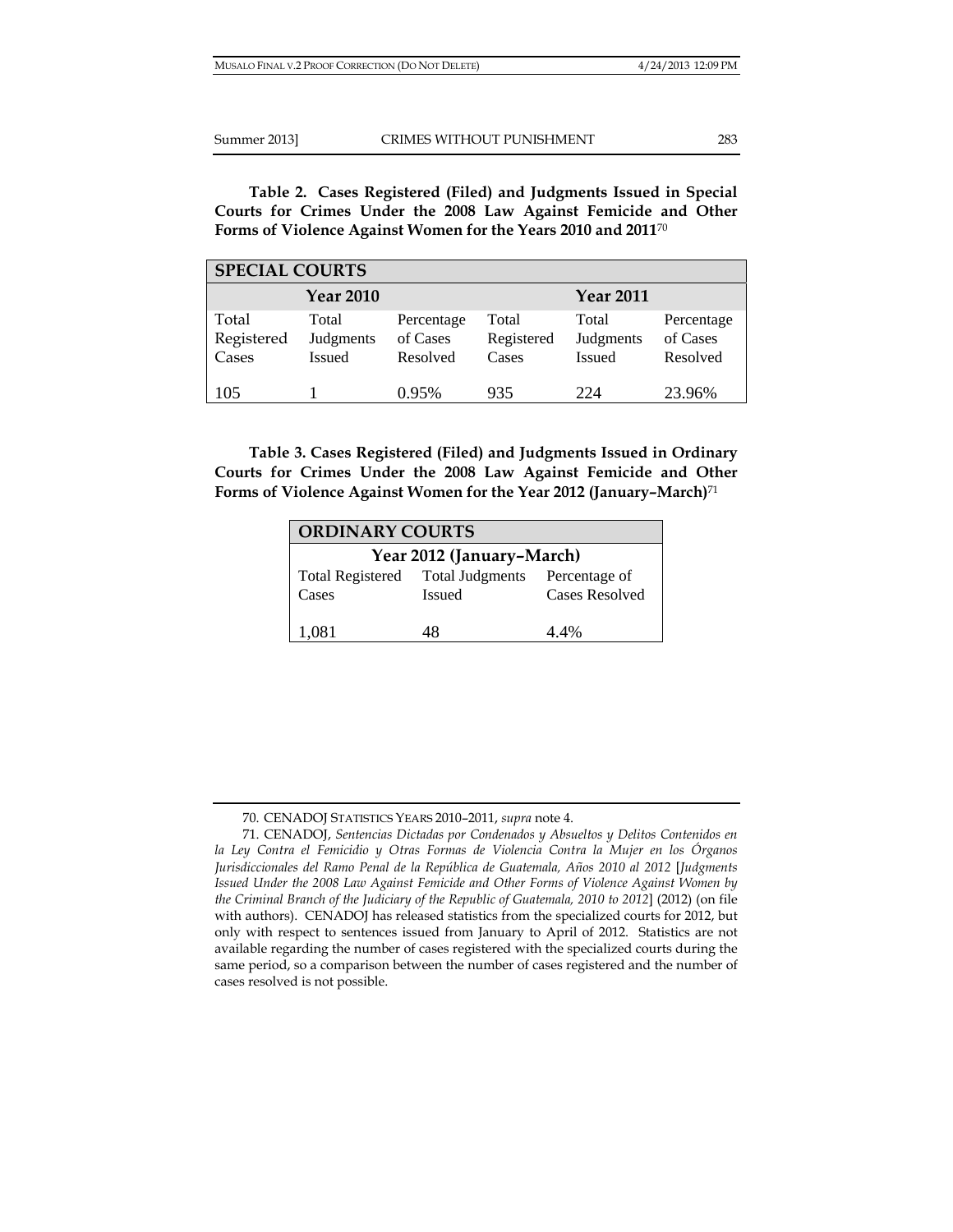# **III. The Guatemalan Government Faces Many Barriers to Implementation of Laws on Gender-Based Violence**

Notwithstanding the passage of targeted legislation aimed at eradicating violence against women in Guatemala—which has increased awareness about violence against women in Guatemala and affirmed the State's obligations to address it—alarming levels of violence and impunity for such violence persist. Experts attribute this to a failure to effectively implement the laws, which results from a lack of political will on the part of some actors in the government, and a paucity of resources.72 Government representatives and advocates working with women have identified the principal obstacles to the prevention, prosecution, and punishment of these crimes of violence. They include inefficacy and bias in the justice system, confusion by judicial actors over the applicable laws, and lack of access to counsel, shelters, and other support.73

# **A. The Justice System is Plagued by Widespread Inefficacy and Bias**

The weaknesses of State institutions responsible for providing justice and security in Guatemala have allowed for impunity for all crimes to remain high in the country.74 The debilitated condition of

<sup>72.</sup> Some of our sources have commented that the lack of resources also reflects the lack of political will and that if the will were there, the government would take care to allocate adequate funding in the nation's budget.

<sup>73.</sup> The Inter-American Commission on Human Rights has issued two comprehensive reports on violence against women in the Americas, including in Guatemala, identifying these and other barriers to addressing violence against women in the region. *See* INTER-AM. C.H.R., ACCESS TO JUSTICE FOR WOMEN VICTIMS OF SEXUAL VIOLENCE IN MESOAMERICA, OEA/Ser.L/V/II. Doc. 63 (2011); INTER-AM. C.H.R., ACCESS TO JUSTICE FOR WOMEN VICTIMS OF VIOLENCE IN THE AMERICAS, OEA/Ser.L/V//II. Doc. 68 (2007); *see also* GGM, MONITORING, *supra* note 45; PDH, REPORT ON COMPLIANCE WITH RECOMMENDATIONS, *supra* note 29; Nájera Declaration, *supra* note 13.

<sup>74.</sup> The government prosecutes some but not all cases that enter the justice system, a failure that results in impunity. Impunity is also compounded by the reluctance of women to report crimes of violence, which results from a lack of confidence in the justice system, poor treatment by government officials who may be biased and make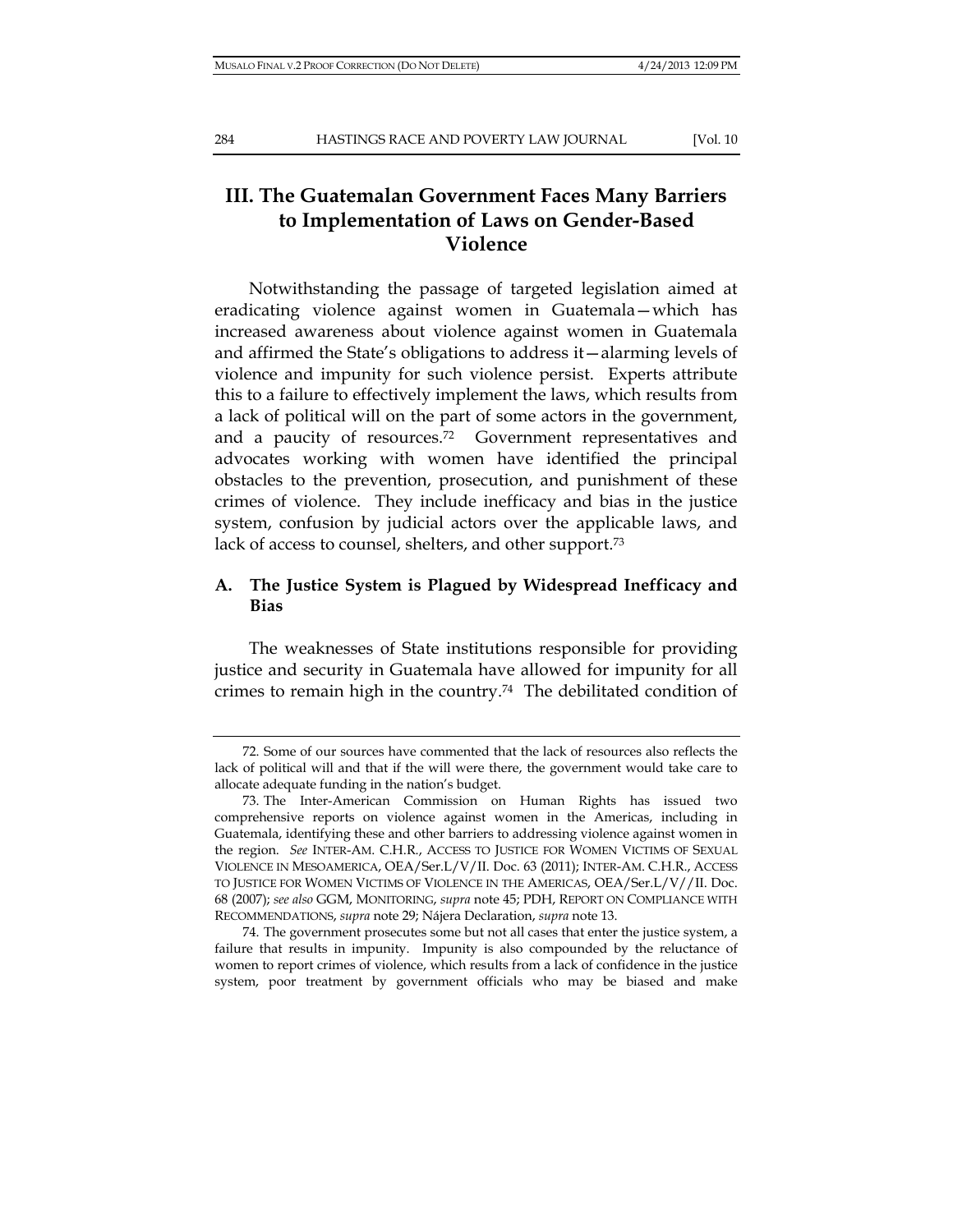State institutions is the legacy of decades of armed conflict, combined with corruption. Although impunity exists for crimes of violence against both women and men, deep-rooted gender biases and stereotypes uniquely prejudice the proper investigation and prosecution of cases involving female victims.75

Through every step of the legal process, deficiencies and biases exist in Guatemalan institutions charged with the prevention, investigation, prosecution, and punishment of crimes against women.76 To begin, effective implementation of the protective measures provided for under the 2008 Law (discussed *supra* Part III), to prevent crimes from occurring in the first place, has been lacking.<sup>77</sup> Judges often refuse to issue protective orders, or grant them in a manner that does not provide adequate protection. Judges may refuse to order perpetrators to leave the home, or to pay financial support to the victim, favoring the aggressor's property interests over the woman's safety.78 Economic dependence of a woman on her abuser is a significant factor in ensuring her continued vulnerability. There is also a pattern of police, judges, and prosecutors urging conciliation of conflicts, rather than seeking to protect victims of domestic violence.79 Even where adequate protective measures are put in place, police enforcement is limited by lack of political will and resources.<sup>80</sup> The problems that plague the issuance and enforcement of protective orders also adversely impact prosecutions for violent acts; when women do not feel safe or have economic independence, they are not willing to pursue their cases. One study from 2010 showed that women abandoned their cases in a striking 95% of cases that entered the justice system for investigation.81

disparaging remarks to the victims, and other social and economic factors that discourage reporting of abuse. *See* sources cited *supra* note 73.

<sup>75.</sup> Nájera Declaration, *supra* note 13, ¶ 21–23; Interview with Representative from CICAM, *supra* note 17; GGM, MONITORING, *supra* note 45, at 55–56; IACHR, ACCESS TO JUSTICE FOR WOMEN VICTIMS OF SEXUAL VIOLENCE, *supra* note 73, ¶ 180–191.

<sup>76</sup>*. See* sources cited *supra* note 75.

<sup>77.</sup> U.S. DEP'T OF STATE, 2011 HUMAN RIGHTS REPORT, *supra* note 27, at 16–17.

<sup>78.</sup> Nájera Declaration, *supra* note 13, ¶ 32.

<sup>79.</sup> GGM, MONITORING, *supra* note 45, at 57–58; Nájera Declaration, *supra* note 13, ¶ 28; Interview with Representative from CICAM, *supra* note 17.

<sup>80</sup>*. See* Nájera Declaration, *supra* note 13.

<sup>81.</sup> GGM, MONITORING, *supra* note 45, at 68. The government has the obligation to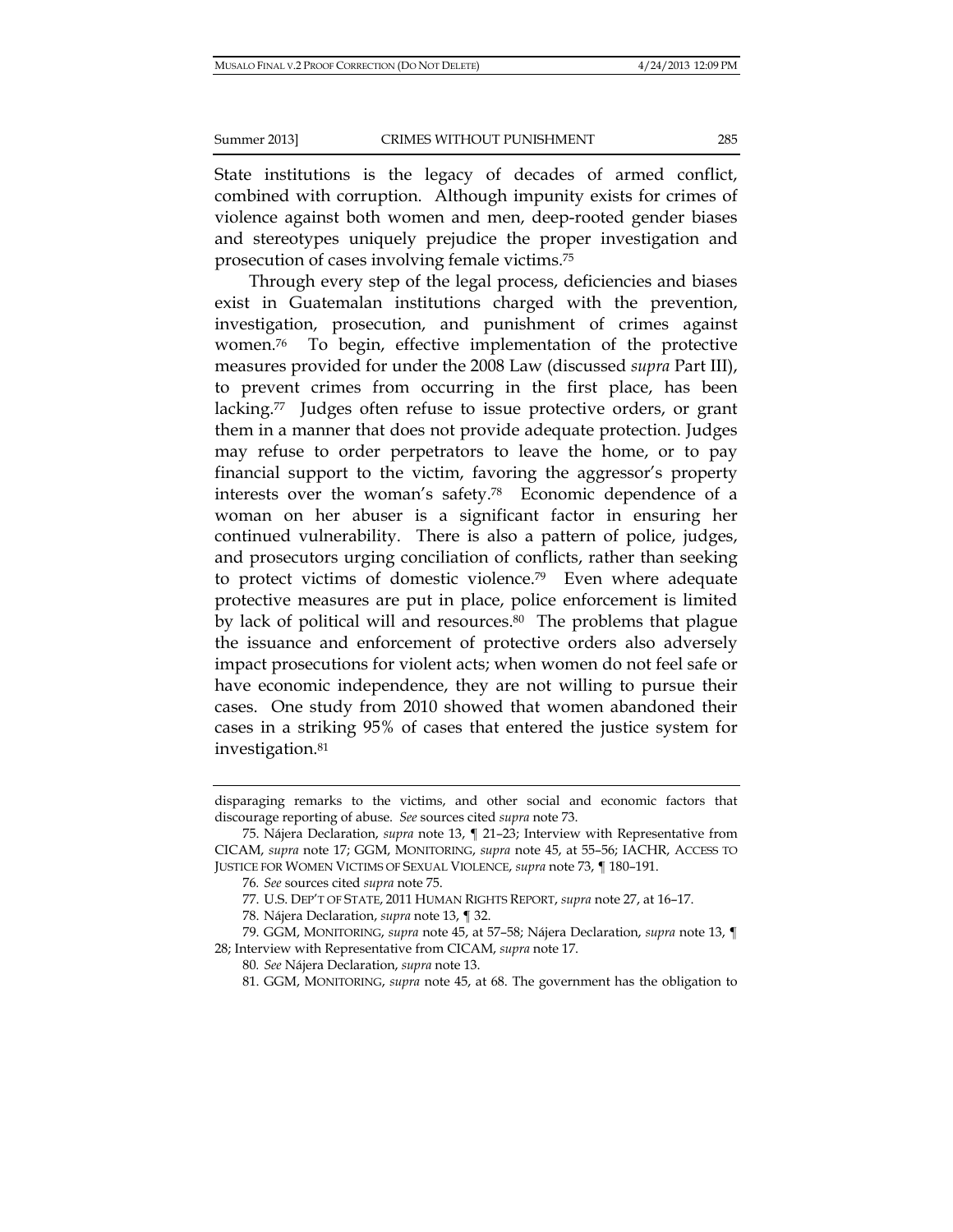Investigations are often inadequate due to the lack of interest officials have in solving crimes of violence against women, as well as the failure to collect and preserve evidence, coordinate efforts among law enforcement personnel and prosecutors, and contact potential witnesses. Law enforcement personnel frequently blame the victims of the crimes and fail to respond in a timely manner.82 Agencies that receive complaints involving a possible crime do not forward them to the MP (the agency responsible for starting a criminal investigation) as required under the 2008 Law. Many prosecutors who receive complaints often fail to diligently undertake the necessary investigation because either they do not see violence against women as a serious problem that warrants their attention,<sup>83</sup> or they express disbelief of women's stories and subject them to "veracity tests," despite their impermissibility.84

Even when complaints are properly filed, biased attitudes on the part of prosecutors may result in delays, as well as the necessity for women to make multiple appearances. The stress and hardship resulting from this often causes women to abandon their cases.85 And, even where a case makes it to trial, gender bias may affect the outcome. Some judges are predisposed to disbelieve a woman's

82. Nájera Declaration, *supra* note 13, ¶ 30.

83. Interview with Representative from the Specialized Court, *supra* note 81; Interview with Representative from UN Women, Guat. City, Guat. (Nov. 4, 2011); Nájera Declaration, *supra* note 13, ¶¶ 27, 30, 38.

84. Although it is not required by law, and although psychologists readily admit that there is no reliable test to evaluate whether someone is lying, prosecutors routinely require women to undergo such tests, administered by the Instituto Nacional de Ciencias Forenses [National Institute of Forensic Science or INACIF]. Such tests are not requested of victims in any other type of criminal case in Guatemala. *See* Interview with Representative from the Public Prosecutor's Office, *supra* note 53; Nájera Declaration, *supra* note 13, ¶ 38.

85. Women often lack resources, and the requirement of multiple visits to the prosecutor's office can be so costly as to be prohibitive. *See* GGM, MONITORING, *supra*  note 45, at 73.

pursue prosecution whether or not a victim participates, but many prosecutors drop cases under these circumstances. Guatemala has a procedure known as "prueba anticipada*,*" whereby a woman's statement may be taken early in the case, so it is on record and can be utilized in the proceedings if she later decides not to cooperate (for example, if she fears retaliation). However, this procedure is rarely used. *See* Interview with Representative from Fundación Sobrevivientes, *supra* note 17; Interview with Representative from the Specialized Court for Crimes Against Women and Femicide, Guat. City, Guat. (Nov. 3, 2011).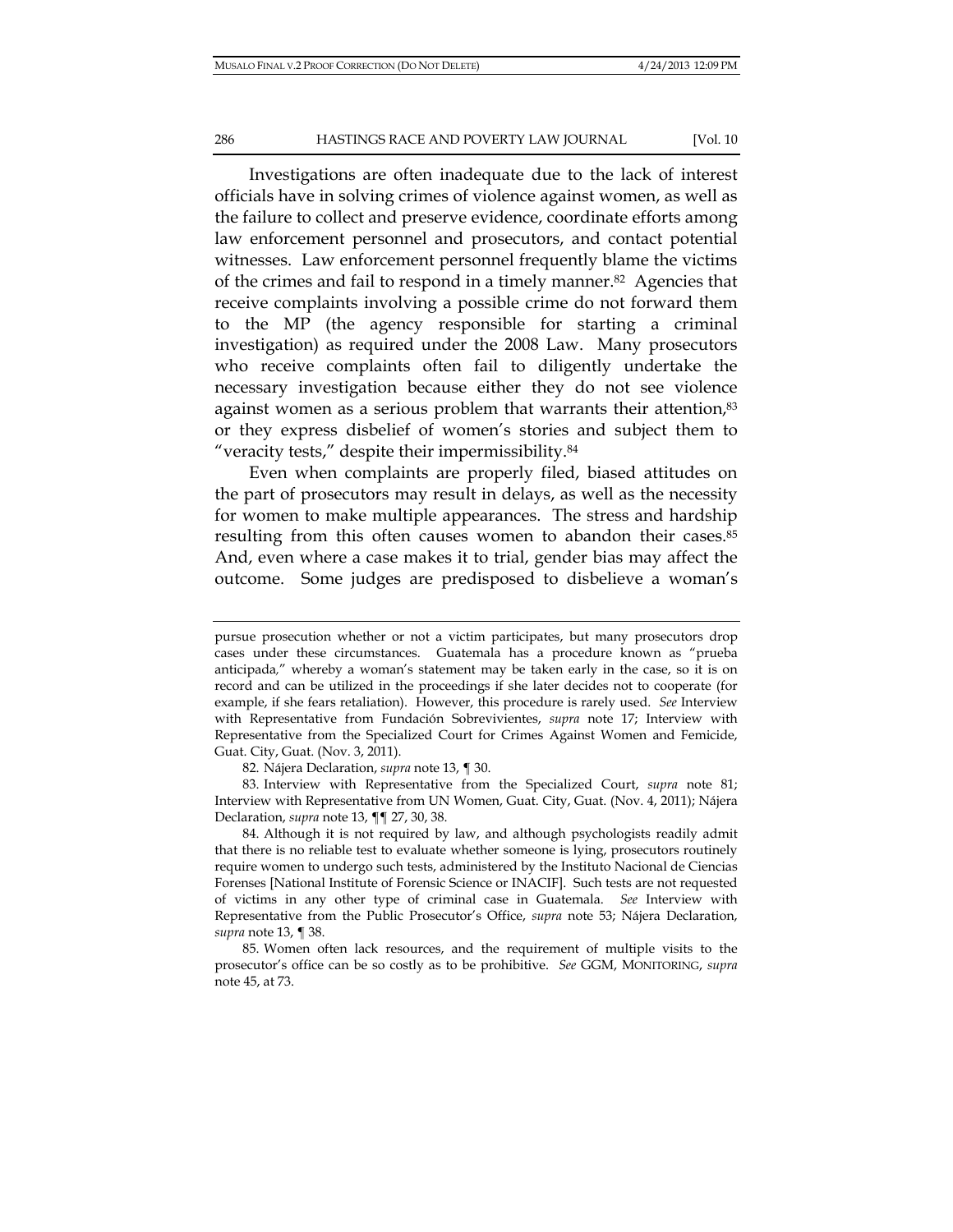testimony and refuse to convict if she has no evidence other than her word for the violence she suffered.<sup>86</sup>

Finally, even in cases where the courts successfully prosecute and convict perpetrators of domestic violence, commutable sentences render the protection afforded by the law illusory.87 If an aggressor is sentenced to the minimum sentence of five years, as many are, the law allows convicted defendants to pay a fine for their crimes to avoid incarceration.88 The fine is a relatively small amount ranging from 5–100 Quetzales per day (or approximately USD\$0.60- \$13 per day).<sup>89</sup> In 2009, thirty-six of the forty-five convictions for the 13,650 registered cases of violence against women resulted in commutable sentences.90 Many sources in Guatemala believe that judges purposely sentence male aggressors to the five-year minimum so they will not have to serve any time in jail.<sup>91</sup>

### **B. Confusion Over the Laws Persists**

Despite trainings and other efforts to educate key actors on the 2008 Law, progress has been slow. There are various aspects of the Law that make it particularly difficult to enforce. First, the 2008 Law is a "special law" (i.e., enacted as a stand-alone decree) and is not part of either the Civil or the Criminal Codes. This has led to confusion as to which courts have jurisdiction to apply its provisions.92 Second, there have been persistent questions regarding interpretation of key terms in the law—most notably, those which define certain acts as crimes. $93$  Although the judges in the special

<sup>86.</sup> Some prosecutors and judges and others in the political system have made negative comments about the 2008 Law and its constitutional validity and have refused to enforce it. Nájera Declaration, *supra* note 13, ¶¶ 21–22; Interview with Representative from the Specialized Court, *supra* note 81.

<sup>87.</sup> Nájera Declaration, *supra* note 13, ¶ 42; Interview with Representative from Fundación Sobrevivientes, *supra* note 17; Interview with Representative from the Specialized Court, *supra* note 81.

<sup>88.</sup> GGM, MONITORING, *supra* note 45, at 78.

<sup>89</sup>*. See id.*

<sup>90.</sup> *Id.*

<sup>91</sup>*. See* Nájera Declaration, *supra* note 13, ¶ 42; Interview with Representative from the Specialized Court, *supra* note 81.

<sup>92.</sup> PDH, REPORT ON COMPLIANCE WITH RECOMMENDATIONS, *supra* note 29, at 43; Musalo, *Crimes Without Punishment*, *supra* note 2, at 199.

<sup>93.</sup> Some individuals report that vague definitions in the 2008 Law and the lack of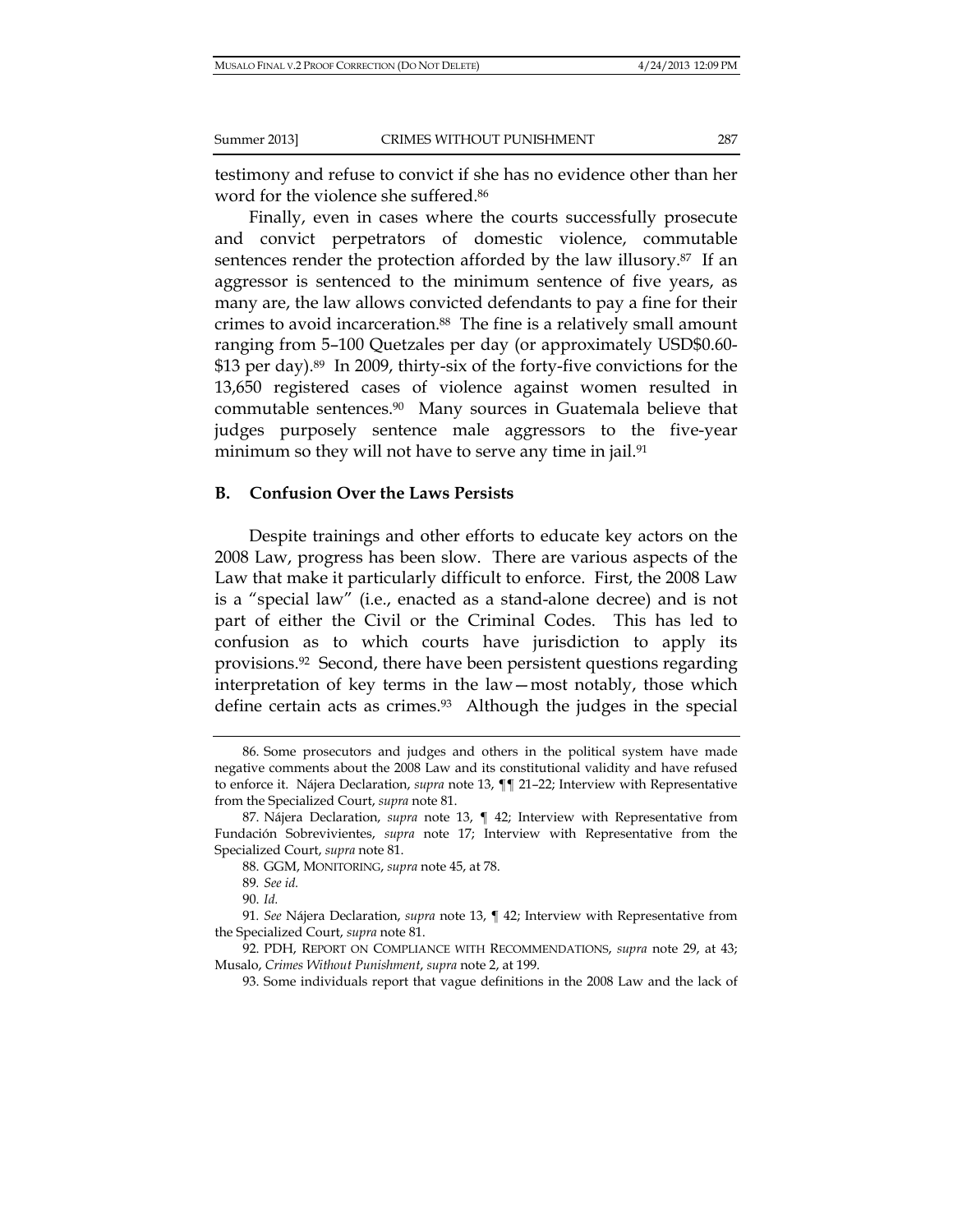tribunals have demonstrated a greater capacity to properly interpret the law, ordinary court judges routinely fail to correctly identify acts of violence against women as crimes under the 2008 Law.94 This failure has great significance because, unless an act is classified as a crime under the 2008 Law, it cannot be transferred to the special courts, which (as demonstrated by the statistics above) are better equipped to handle them.95

#### **C. Victims Lack Access to Free Legal Services and Shelters**

The 2008 Law obligates the State to provide free legal assistance to guarantee the effective exercise of the rights of victims.<sup>96</sup> Attorneys are needed to represent women who are seeking protective orders and who can also serve in criminal prosecutions in the role as a querellante adhesivo [complementary prosecutor].<sup>97</sup> Counsel for the complainant can help pressure the prosecutor and others in the justice system to move the case forward and protect the victim from revictimization.98 While attorneys with the Instituto de

96. 2008 Law, art. 19.

97*. See* Nájera Declaration, *supra* note 13, ¶ 37; Interview with Representative from IDPP, in Guat. City, Guat. (Nov. 3, 2011); *Código Procesal Penal* [*Criminal Procedure Code*]*, Decreto del Congreso* [*Congressional Decree*] No. 51-92, art. 116 (1992) (Guat.); GGM, MONITORING, *supra* note 45, at 68–69.

98. Fundación Sobrevivientes, a Guatemalan NGO that provides legal services for women, sees a notable improvement in the response of the justice system when its

direction in how to prove elements of the enumerated crimes (e.g., "misogyny" as an element to be proven in femicide cases), make it difficult to interpret and implement the Law. *See* Interview with Representative from the Specialized Court, *supra* note 81; CRIMINAL COURTS FOR FEMICIDE AND OTHER FORMS OF VIOLENCE AGAINST WOMEN, FIRST REPORT, *supra* note 35, at 17, 52–54.

<sup>94.</sup> Because the special courts are better equipped to interpret and apply the 2008 Law, the failure to create all of the specialized bodies called for in the Law has significantly hampered its effectiveness. Two new courts have been authorized, as discussed elsewhere, but it could take months for them to become operational. *See*  Telephone Interview with Representative from GGM, in S.F., Cal. (Aug. 28, 2012); CRIMINAL COURTS FOR FEMICIDE AND OTHER FORMS OF VIOLENCE AGAINST WOMEN, FIRST REPORT, *supra* note 35.

<sup>95.</sup> Even in jurisdictions where special courts exist, ordinary courts preside over the first in a series of three hearings. The first hearing is where the MP presents its theory of the case, identifying the perpetrators, and judges also consider whether to issue protective orders. At the second hearing the MP must present sufficient evidence to move the case forward to the third, which is the actual trial. *See* Nájera Declaration, *supra* note 13, ¶ 26.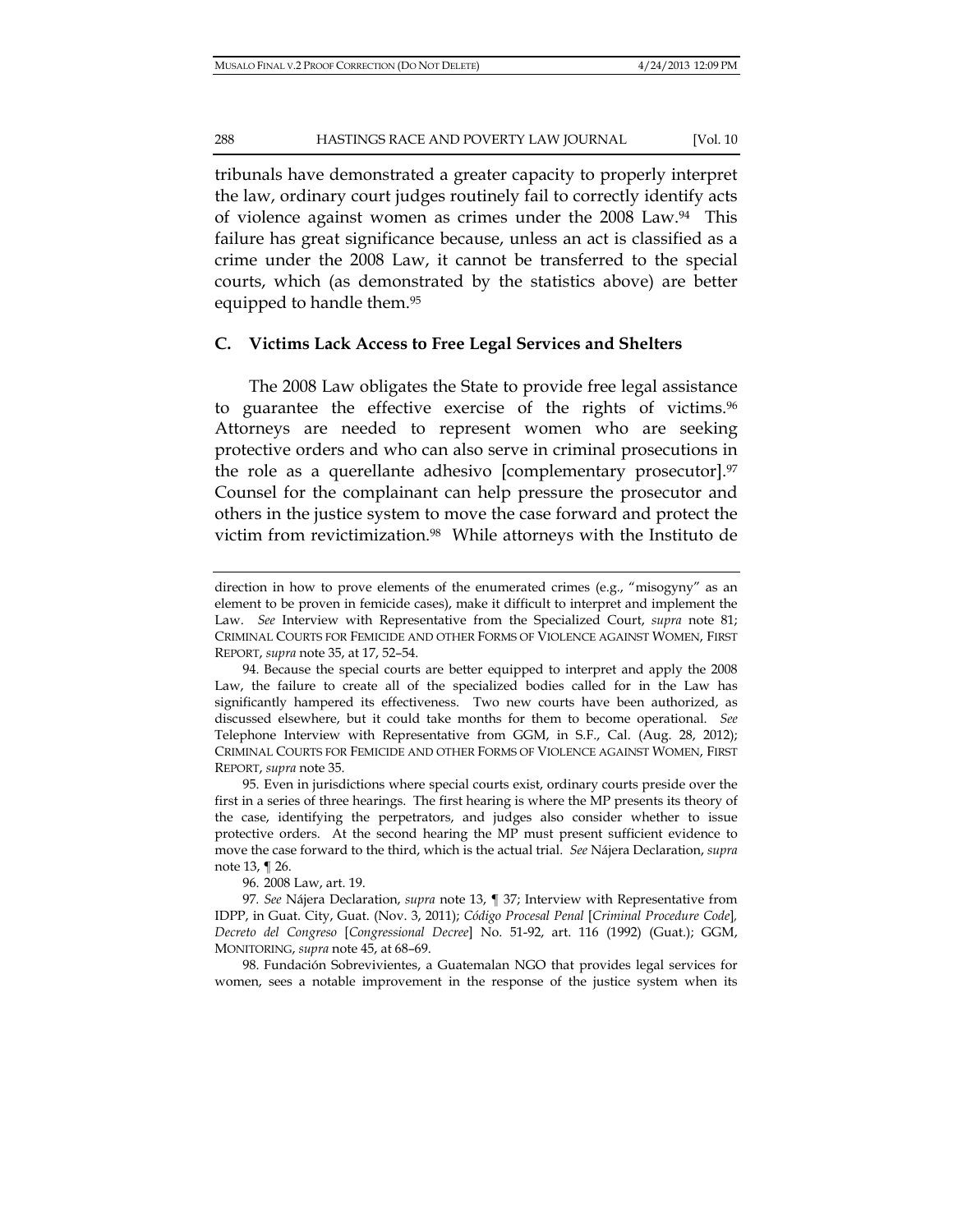Defensa Pública Penal [Institute for Public Criminal Defense or IDPP] and the government support centers do provide some free legal services for victims, there are not enough attorneys to represent all women or provide adequate representation even when available. Without counsel, the system is difficult for women to navigate.

Under the 2008 Law, the State also guarantees the resources necessary, financial or otherwise, for the operation of the CAIMUS support centers for women victims of violence.<sup>99</sup> However, budgeting for these and other programs under the Law has been inadequate.100 Currently, support centers operate in just five departments, and only two of those centers have shelters (Guatemala City and Quetzaltenango).101 While certainly welcomed, the two shelters together are reported to have a combined sixtyperson capacity.102 Compounding the situation is the prohibition the CAIMUS have on housing male children over twelve years of age; women with teenage sons must be turned away. In addition to the state centers, it is reported that there are at least two NGOs that run shelters in Guatemala City, including Fundación Sobrevivientes and El Refugio.103 These shelters similarly have limited capacity and provide only temporary reprieve.

In short, there are not enough shelters in Guatemala to meet the demand.104 Few options, if any, exist for women living in rural

lawyers are involved and therefore advocates that providing competent counsel should be a government priority. Notably, the MP has on occasion requested support from the Foundation, in the form of asking for the participation of its attorneys. *See* Interview with Representative from Fundación Sobrevivientes, *supra* note 17.

<sup>99. 2008</sup> Law, art. 16.

<sup>100</sup>*. See* GGM, MONITORING, *supra* note 45, at 95; Interview with Representative from IDPP, *supra* note 97; Interview with Representative from DEMI, in Guat. City, Guat. (Nov. 3, 2011).

<sup>101.</sup> GGM, MONITORING, *supra* note 45, at 94. Although part of CAIMUS, the shelter in Quetzaltenango is reportedly run by the NGO Nuevos Horizontes, with most of the funding for the shelter coming from non-governmental sources. *Id.*

<sup>102.</sup> Email from Representative from the Women's Justice Initiative (Apr. 23, 2012, 08:55 PST) (on file with authors) (reporting that CAIMUS only has capacity for about 25– 30 women in Guatemala City and about 35 women in Quetzaltenango).

<sup>103.</sup> Email from Representative from the Women's Justice Initiative (Apr. 19, 2012, 09:27 PST) (on file with authors). Asociación Generando is planning to build a shelter in Chimaltenango, but it is not yet in operation. *Id.*

<sup>104.</sup> U.S. DEP'T OF STATE, 2011 HUMAN RIGHTS REPORT, *supra* note 27, at 17; IACHR, ACCESS TO JUSTICE FOR WOMEN VICTIMS OF SEXUAL VIOLENCE, *supra* note 73, at 64; Nájera Declaration, *supra* note 13, ¶ 50.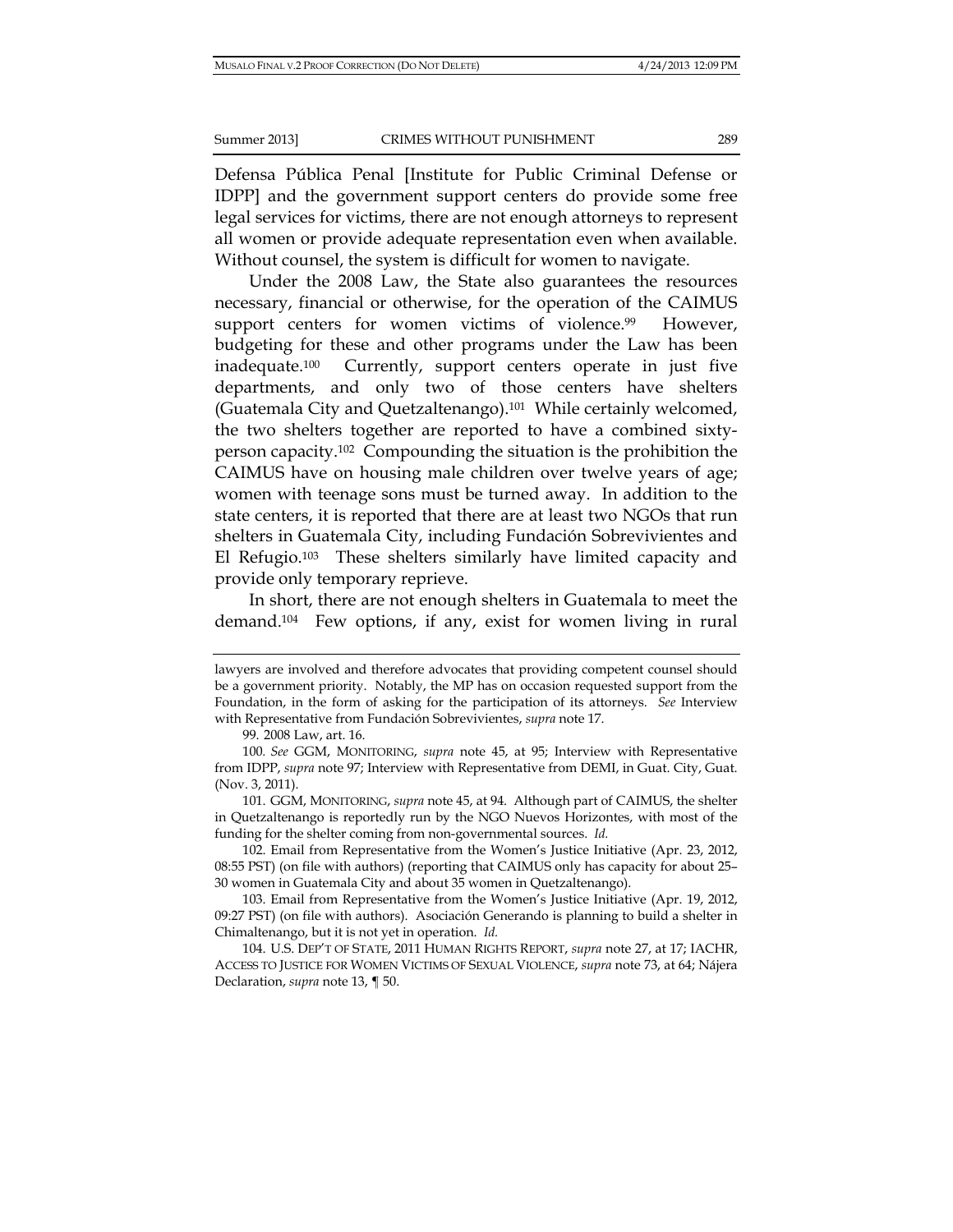areas. The inadequacy of shelters coupled with a dearth of economic opportunities for women discourages women from reporting abuse—they have no choice but to stay with their abusers to provide for and protect themselves and their children.105

#### **D. Indigenous Women Face Additional Hurdles**

Access to justice is even more limited for indigenous (Mayan) women, who often do not speak Spanish and live in remote areas of the country. Government institutions, such as police stations, prosecutor's offices, or courts, are scarce in rural areas.106 Even if a woman is able to travel to a government office, she may be unable to communicate if she does not speak Spanish and the government officials do not speak her indigenous language.107 Under these circumstances, the women confront discrimination in the justice system as a result not only of their gender, but also of their ethnicity.108 Although social norms throughout the country discourage women from standing up to their abusers, the pressure is even greater in indigenous communities, where there is strong community pressure not to denounce violence and to stay with their abusers.109 The Defensoría de la Mujer Indígena [Center for Defense of Indigenous Women or DEMI], created in 1999, is the government agency tasked with working to promote the defense of indigenous women and the full exercise of their rights. The 2008 Law provides that the government shall work to strengthen DEMI;110 however, the government has not given DEMI adequate resources to meet the great need.111

<sup>105.</sup> Nájera Declaration, *supra* note 13, ¶ 53; UNHCHR, Annual Report, *supra* note 6, ¶ 49. Gender discrimination in Guatemalan society results in extremely limited economic opportunities for women and deep economic dependency on men. *Id.*

<sup>106</sup>*. See* Interview with Representative from DEMI, *supra* note 100; Interview with Representative from the Public Prosecutor's Office, *supra* note 53; Interview with Representative from CICAM, *supra* note 17; Interview with Representative from CONAPREVI, Antigua, Guat. (Nov. 3, 2011).

<sup>107</sup>*. See* MINORITY RIGHTS GROUP INTERNATIONAL, STATE OF THE WORLD'S MINORITIES AND INDIGENOUS PEOPLES 2009 - GUATEMALA 114 (2009) (reporting there are twenty-three different officially recognized indigenous languages in Guatemala).

<sup>108.</sup> Nájera Declaration, *supra* note 13, ¶¶ 52–53; Interview with Representative from DEMI, *supra* note 100.

<sup>109</sup>*. See* sources cited *supra* note 108.

<sup>110. 2008</sup> Law, art. 17.

<sup>111</sup>*. See* Telephone Interview with Representative from GGM, *supra* note 94;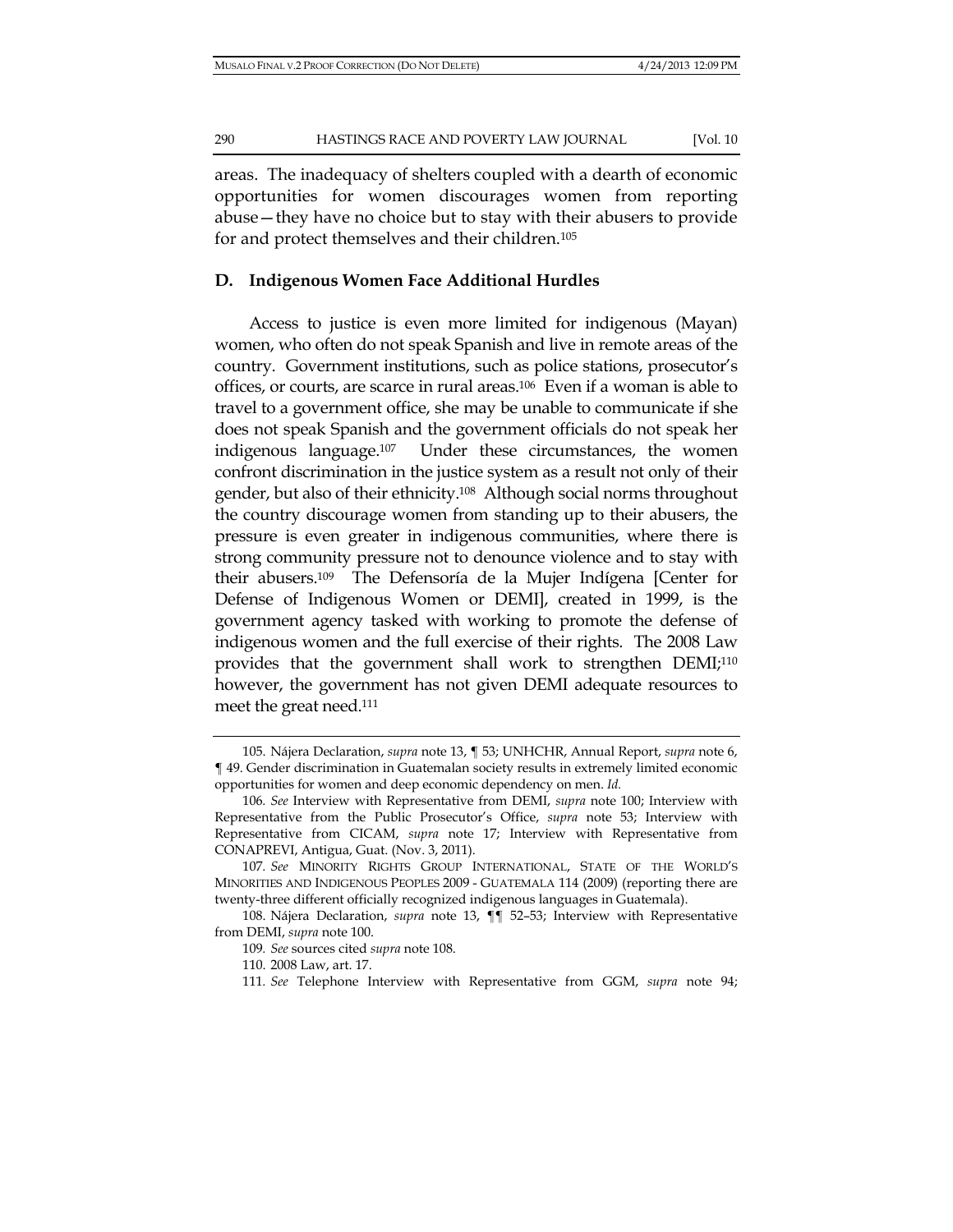# **IV. Recommendations and Conclusion**

The enactment of legislation to address violence against women in Guatemala was a necessary step, which has undoubtedly increased awareness about violence against women in the country and affirmed the State's obligations to prevent and punish it. But the law is not sufficient. While some sectors of the government have taken seriously their obligations to ensure that women live free of violence, others have yet to shed harmful stereotypes and discriminatory attitudes towards women. The government, as a whole, has not responded effectively, and the rates of violence against women have continued to increase. The consequences of failed intervention and impunity are severe for women, often resulting in death.

In our 2010 report on violence against women in Guatemala, we joined international bodies and NGOs in offering a series of recommendations to the government, including reliable statistical gathering, improvement of crime scene investigation,112 and development of forensic evidence capabilities.113 In addition to these recommendations, which we continue to endorse, we join key

112*. E.g.*, PDH has advocated for creating a protocol to differentiate between femicide and homicide at the beginning of a criminal investigation to ensure key evidence is not lost. PDH, REPORT ON COMPLIANCE WITH RECOMMENDATIONS, *supra* note 29, at 35. There is precedent for such a protocol; El Salvador has recently developed a protocol for investigating suspected femicide that establishes that all violent deaths of women should begin as femicide investigations. *See* Fiscalía General de la República de El Salvador [Attorney General of the Republic of El Salvador] & UNHCHR, *Protocolo de actuación para la investigación del feminicidio* [*Protocol for the Investigation of Feminicide*] (2012).

113. Musalo, *Crimes Without Punishment*, *supra* note 2, at 219–220.

Interview with Representative from REDNOVI, *supra* note 61. In addition to the barriers discussed, some experts have expressed concern that progress made since enactment of the 2008 Law is in danger of being reversed by a deteriorating human rights situation in the country under the administration of Guatemala's new President, Otto Pérez Molina, who took office on January 14, 2012. *Id*. *See also* Randal C. Archibold, *Guatemala Shooting Raises Concerns About Military's Expanded Role*, N.Y. TIMES, Oct. 20, 2012; Danilo Valladares, *Guatemala under Pressure to Investigate Shooting of Native Protesters*, INTER PRESS SERV. NEWS AGENCY, Oct. 9, 2012; Jonathan Hafetz, *Guatemala's Creep Toward Military Rule and Repression*, AL JAZEERA, Oct. 26, 2012. We hope that these concerns are stemmed and that President Molina reaffirms the country's commitment to human rights and progress in addressing gender violence.